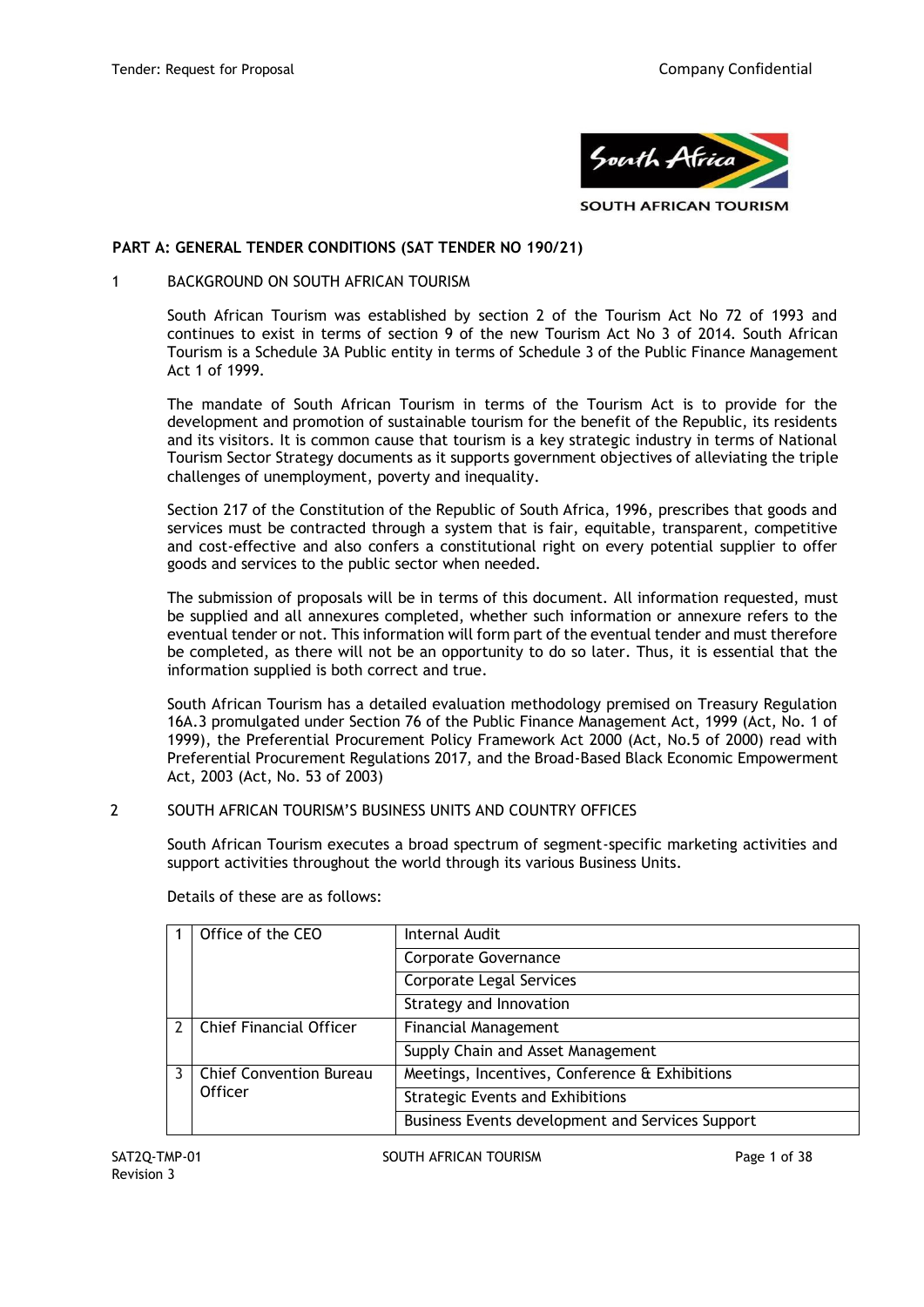|                                |                                 | Mega events including but not limited to Africa's Travel Indaba                                     |  |  |  |  |  |
|--------------------------------|---------------------------------|-----------------------------------------------------------------------------------------------------|--|--|--|--|--|
| 4                              | <b>Chief Operations Officer</b> | and Meetings Africa<br>Human Capital                                                                |  |  |  |  |  |
|                                |                                 |                                                                                                     |  |  |  |  |  |
|                                |                                 | Digital Technology                                                                                  |  |  |  |  |  |
|                                |                                 | Domestic (South Africa)                                                                             |  |  |  |  |  |
|                                |                                 | Africa                                                                                              |  |  |  |  |  |
|                                |                                 | East Africa (Kenya, Tanzania, Uganda, Ethiopia)                                                     |  |  |  |  |  |
|                                |                                 | West Africa * (Nigeria, Ghana)                                                                      |  |  |  |  |  |
|                                |                                 | Africa Land Markets (Botswana, Lesotho, Malawi, Mozambique,<br>Namibia, Eswatini, Zambia, Zimbabwe) |  |  |  |  |  |
|                                |                                 | Central Africa (Angolo, DRC)                                                                        |  |  |  |  |  |
|                                |                                 | Europe                                                                                              |  |  |  |  |  |
|                                |                                 | South Europe Hub                                                                                    |  |  |  |  |  |
|                                |                                 | France *                                                                                            |  |  |  |  |  |
|                                |                                 | Spain                                                                                               |  |  |  |  |  |
|                                |                                 | Italy                                                                                               |  |  |  |  |  |
|                                |                                 | Central Europe hub                                                                                  |  |  |  |  |  |
|                                |                                 | Germany*                                                                                            |  |  |  |  |  |
|                                |                                 | <b>UK and Ireland Hub</b>                                                                           |  |  |  |  |  |
|                                |                                 | $\overline{UK}$                                                                                     |  |  |  |  |  |
|                                |                                 | Ireland                                                                                             |  |  |  |  |  |
|                                |                                 | North Europe Hub                                                                                    |  |  |  |  |  |
|                                |                                 | Netherlands *                                                                                       |  |  |  |  |  |
|                                |                                 | <b>Americas</b>                                                                                     |  |  |  |  |  |
|                                |                                 | <b>North Americas Hub</b>                                                                           |  |  |  |  |  |
|                                |                                 | $\overline{US}$ *                                                                                   |  |  |  |  |  |
|                                |                                 | Canada                                                                                              |  |  |  |  |  |
|                                |                                 | South Americas Hub                                                                                  |  |  |  |  |  |
|                                |                                 | <b>Brazil</b>                                                                                       |  |  |  |  |  |
|                                |                                 | Asia, Australasia and the Middle East                                                               |  |  |  |  |  |
|                                |                                 | Australasia                                                                                         |  |  |  |  |  |
|                                |                                 | Australia*                                                                                          |  |  |  |  |  |
|                                |                                 | <b>MEISEA</b>                                                                                       |  |  |  |  |  |
|                                |                                 | India *                                                                                             |  |  |  |  |  |
|                                |                                 | Asia Pacific                                                                                        |  |  |  |  |  |
|                                |                                 | China *                                                                                             |  |  |  |  |  |
|                                |                                 | $Japan^*$                                                                                           |  |  |  |  |  |
|                                |                                 | <b>South African Missions</b>                                                                       |  |  |  |  |  |
| 5                              | <b>Chief Marketing Officer</b>  | <b>Brand and Marketing</b>                                                                          |  |  |  |  |  |
|                                |                                 | <b>Global Public Relations and Communications</b>                                                   |  |  |  |  |  |
|                                |                                 | Insights                                                                                            |  |  |  |  |  |
|                                |                                 | Analytics                                                                                           |  |  |  |  |  |
| 6                              | <b>Chief Quality Assurance</b>  | <b>Brand Experience</b>                                                                             |  |  |  |  |  |
|                                | Officer                         | <b>Global Trade Relations</b>                                                                       |  |  |  |  |  |
| <b>Tourism Grading Council</b> |                                 |                                                                                                     |  |  |  |  |  |
|                                |                                 |                                                                                                     |  |  |  |  |  |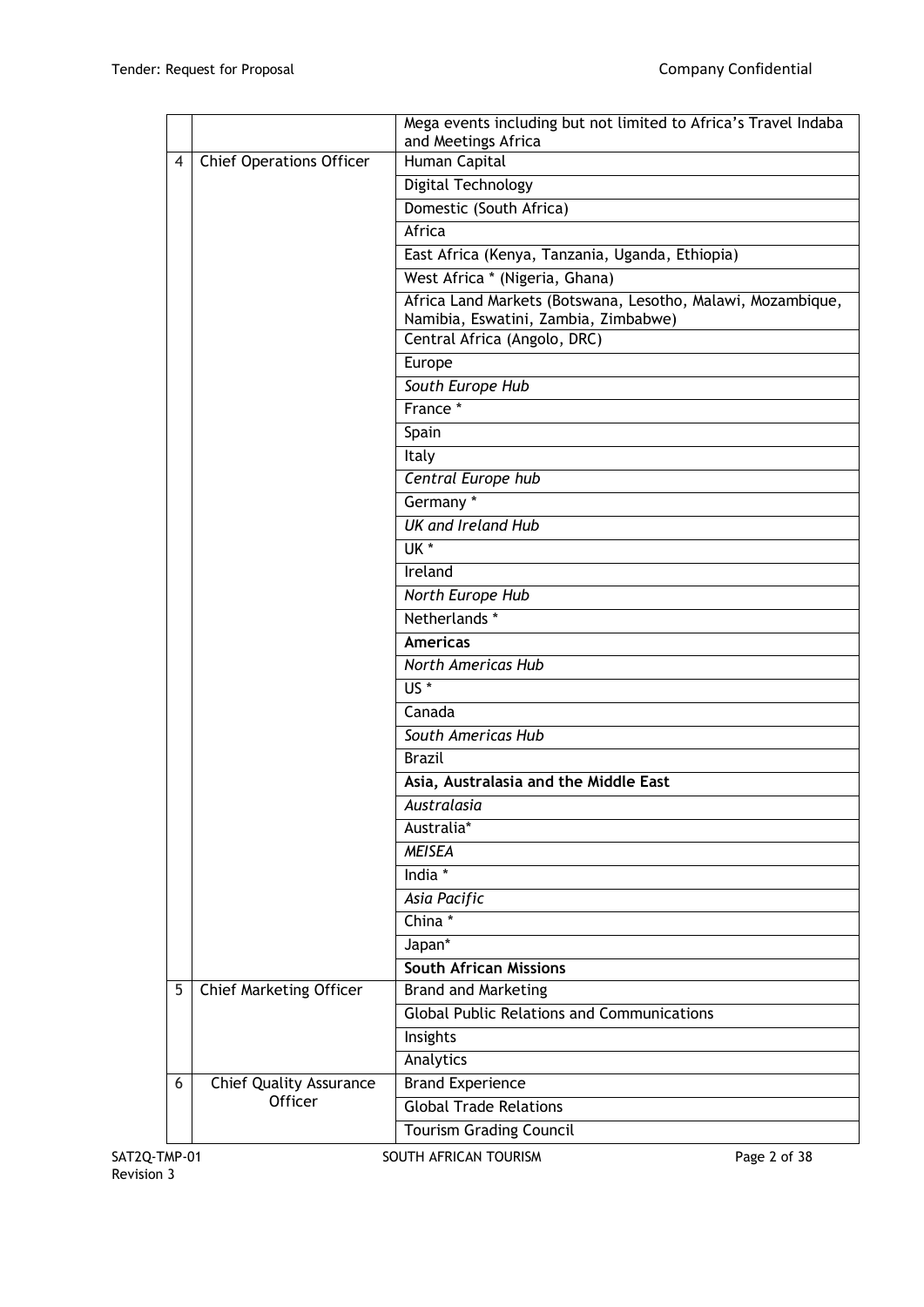Visitor Experience

#### **3** SPECIAL TENDER CONDITIONS

This tender and its acceptance will be subject to the terms and conditions described below.

South African Tourism is/will not be liable for any costs incurred in preparation and delivery of tenders.

All documents, samples and materials submitted as part of a tender becomes the property of South African Tourism, and yet in any event South African Tourism will not be liable for loss or damage to any documents, samples and materials submitted.

#### **3.1** CONTACT AND COMMUNICATION

- The delegated office of South African Tourism may communicate with Bidder(s) where clarity is sought in the bid proposal.
- Any communication to an official or a person acting in an advisory capacity for South African Tourism in respect of the bid between the closing date and the award of the bid by the bidder(s)must only be for clarification any communication outside of this will be discouraged.
- All communication between the Bidder(s) and South African Tourism must be done in writing.
- Whilst all due care has been taken in connection with the preparation of this bid, South African Tourism makes no representations or warranties that the content of the bid or any information communicated to or provided to Bidder(s) during the bidding process is, or will be, accurate, current or complete. South African Tourism, and its employees and advisors will not be liable with respect to any information communicated which may not be accurate, current or complete.
- If Bidder(s) finds or reasonably believes it has found any discrepancy, ambiguity, error or inconsistency in this bid or any other information provided by South African Tourism (other than minor clerical matters), the Bidder(s) must promptly notify South African Tourism in writing of such discrepancy, ambiguity, error or inconsistency in order to afford South African Tourism an opportunity to consider what corrective action is necessary (if any).
- Any actual discrepancy, ambiguity, error or inconsistency in the bid or any other information provided by South African Tourism will, if possible, be corrected and provided to all Bidder(s) without attribution to the Bidder(s) who provided the written notice.
- All persons (including Bidder(s)) obtaining or receiving the bid and any other information in connection with the Bid or the Tendering process must keep the contents of the Bid and other such information confidential, and not disclose or use the information except as required for the purpose of developing a proposal in response to this Bid.

#### 3.2 SECURITY AND INTEGRITY CLEARANCE

- All information documents, records and books provided by South African Tourism to any bidder, in connection with the invitation to tender or otherwise, are strictly private and confidential. These will not be disclosed by any bidder to any third party, except with the express consent of South African Tourism, which will be granted in writing prior to such disclosure. South African Tourism, however, reserves the right to disclose any information provided by any bidder to any of the employees of South African Tourism for successful tenders.
- A proposal for award will be rejected if South African Tourism determines that the supplier recommended for award, has engaged in corrupt or fraudulent activities in competing for the contract in question.

SAT2O-TMP-01 SOUTH AFRICAN TOURISM SAT2O-TMP-01 Page 3 of 38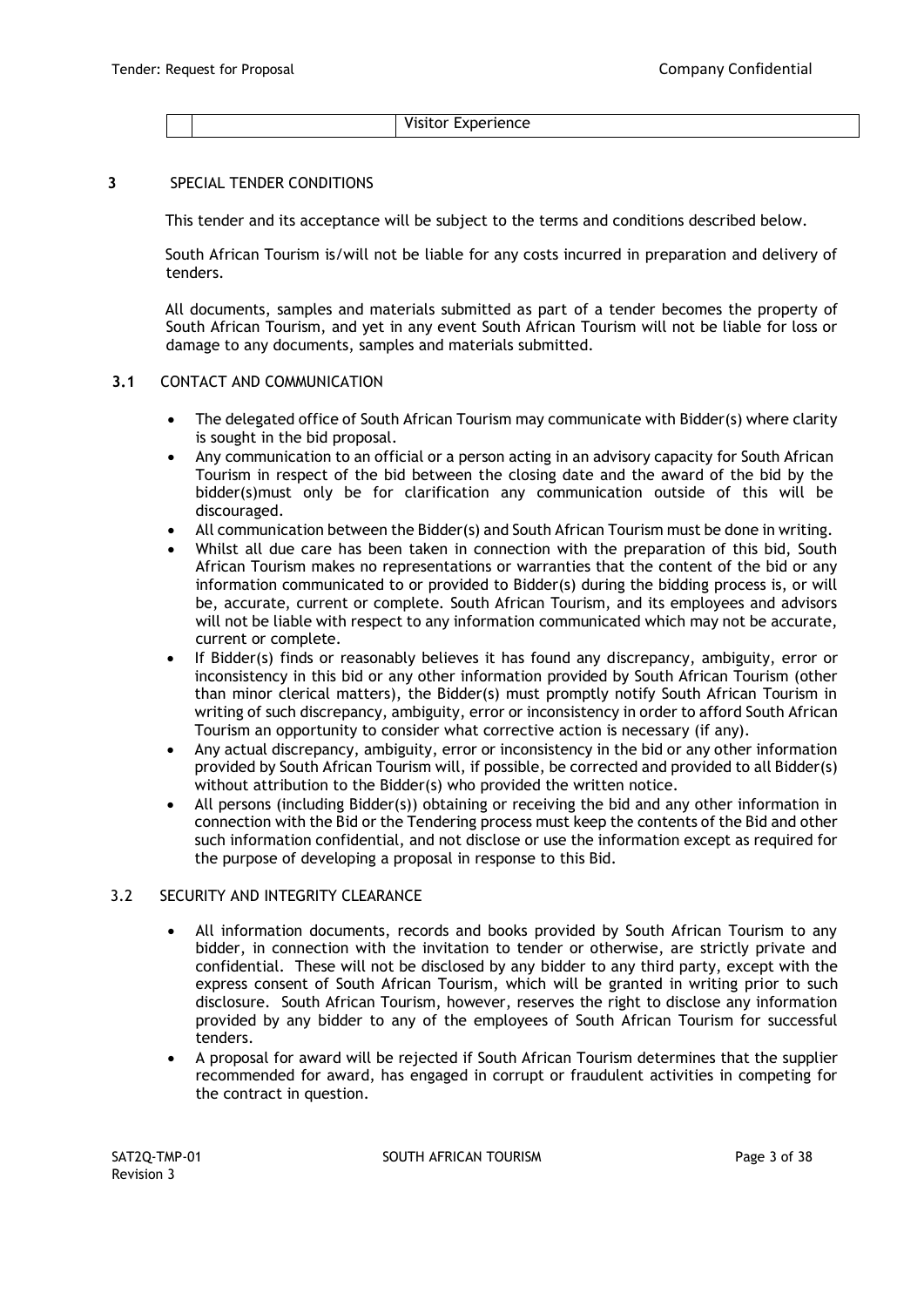• South African Tourism may require contractors to permit South African Tourism to inspect their accounts and records relating to the performance of the contract and to have them audited by auditors appointed by South African Tourism.

#### 3.3 FALSE INFORMATION

Should the Bidder provide and/or provides South African Tourism intentionally or negligently with false and/or misleading information or intentionally or negligently omitted any material fact that may have rendered any statement made by the Bidder misleading, in connection with this Tender Request for Proposal or supporting information or any subsequent requests for information and/or such misleading and/or false information and/or omission of any material fact induced South African Tourism in awarding the Tender and/or concluding any subsequent agreement shall entitle South African Tourism in its sole discretion forthwith to disqualify the Bidder and/or to immediately terminate any agreements subsequently entered into without prejudice to any of the rights South African Tourism has in terms of such agreement and/or any law.

#### 3.4 VAT, DUTIES AND OTHER TAXES

- Prices must be quoted inclusive of VAT/GST and all other relevant taxes and duties (where applicable) should be shown separately.
- The full price under this tender must be quoted in the ZAR.

#### 3.5 TENDER SURETY

South African Tourism requires no proposal surety, but bidders should note the conditions set out below. South African Tourism however reserves the right to review this position at contractual stages.

#### 3.5.1 DOWNSCALING OF WORK

South African Tourism reserves the right to downscale the required services should the need arise. In such cases, at least 3 months' notice of such downscaling will be provided to the successful bidder.

#### 3.5.2 COMPLETENESS OF THE SOLUTION

The bidder must complete all documents in full and submit these with the proposal. Failure to comply with these requirements may invalidate the bidder or disqualify the proposal.

Notwithstanding any possible shortcomings and / or inconsistency in the specifications, the bidder must ensure that the solution offered will form a complete, cost effective and functional proposal for the whole project solution.

#### 3.5.3 CONTRACTUAL IMPLICATIONS

- The bidder must complete all documents in full and submit these with the proposal. Failure to comply with these requirements may invalidate the bidder or disqualify the proposal.
- Upon submission of the tender response, the Bidder is unconditionally bound by the terms and conditions of the Request for Proposal (RFP) and the tender response. In the event of any conflict or confusion arising between the terms and conditions of the RFP and the tender response, the RFP shall prevail.
- The Bidder acknowledges that awarding of the Tender is based solely on the information supplied in the tender response, accordingly the relevant Terms and Conditions of the Request for Proposal and the tender response will be incorporated in the subsequent written agreement, unless otherwise provided by South African Tourism.
- Other than providing rights to South African Tourism, nothing in this Tender Request and tender response should be construed to give rise to South African Tourism having any obligations or liabilities whatsoever, express or implied.

Revision 3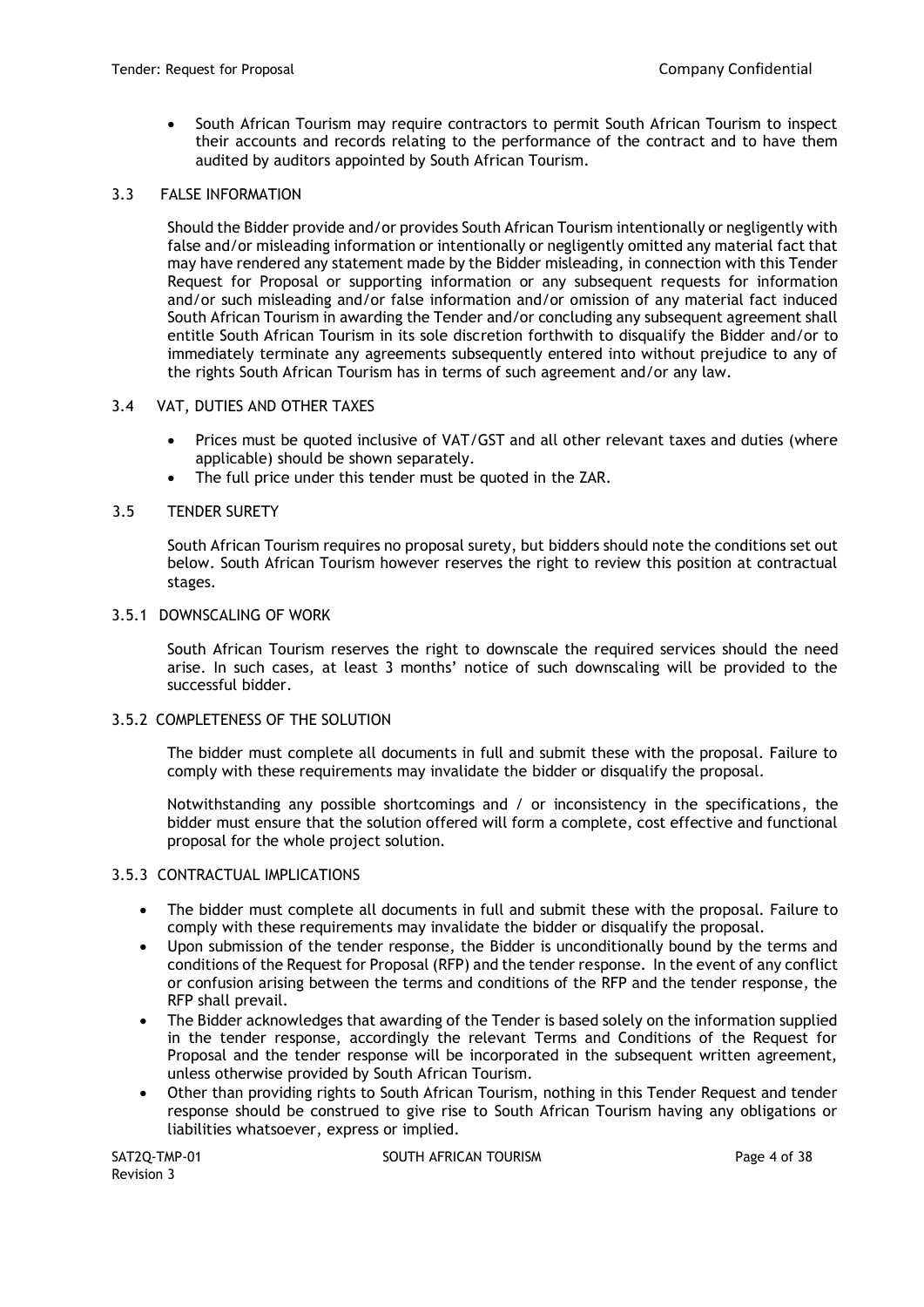- The successful bidder will assume sole responsibility, regardless of any third party or subcontracting agreements it may enter into.
- The terms and conditions of this Request for Proposal and any agreement entered into between South African Tourism and Bidder as a result of a successful proposal by the Bidder to this Request for Proposal (RFP) shall always be interpreted and subject to the laws of the country where the contract is signed.

# 3.5.4 CONDITIONS OF PAYMENT

- No service should be provided to South African Tourism in terms of this tender and no amount will become due and payable by South African Tourism before: a cost estimate and relevant 3rd party supporting documents (where applicable) has been provided by the service provider/supplier.
- an official purchase order or similar written instruction has been issued to the supplier where service delivery will be within the specified time scale after the receipt of the official purchase order or similar written instruction; and

Unless otherwise determined in the contract or other agreement, all payments due to creditors will be settled within 30 days from receipt of a valid invoice or, in the case of civil claims, from the date of settlement or court judgment. This implies that amounts owing will be paid within 30 days from receipt of invoice if the goods, works or services were delivered to the satisfaction of South African Tourism.

Notwithstanding any provisions in this document, no payment will become due or payable unless the invoice is accompanied with:

- a statement, reconciling all monies already paid and still outstanding; and
- all relevant supporting documentation.

All invoices to be issued in the currency where the services will be rendered for South African Tourism. No GST or VAT may be levied on work that meets the criteria of an export.

Bidder shall be responsible for any foreign exchange losses incurred due to currency fluctuations, without having any recourse whatsoever against South African Tourism for such loss.

### 3.5.5 QUALITY ASSURANCE

All services rendered by the Bidder, its personnel, agents or sub-contractors will be subject to ongoing evaluation to determine its effectiveness and will be so guaranteed for the full contract period by the Bidder after acceptance by South African Tourism.

### 3.5.6 INTELLECTUAL PROPERTY RIGHTS

All intellectual property rights, applicable to the awarded bidder, including, but not limited to, copyright, trademarks, design rights, patent rights and other similar rights in the Request for Proposal and the tender response and in any works or products created as a result of the performance of the Bidder in relation to this Request for Proposal and tender response, will vest in, and are hereby assigned to South African Tourism, unless specifically agreed otherwise, in the form of individual written Agreements signed by both parties.

### 3.5.7 AWARDING OF CONTRACT

Proven relevant experience and success, as well as the ability to deliver services required will be important considerations. By the submission of the tender, the bidder warrants that they are highly skilled, professional, competent and experienced in the area which they have tendered for. Any work performed by a successful bidder will be evaluated.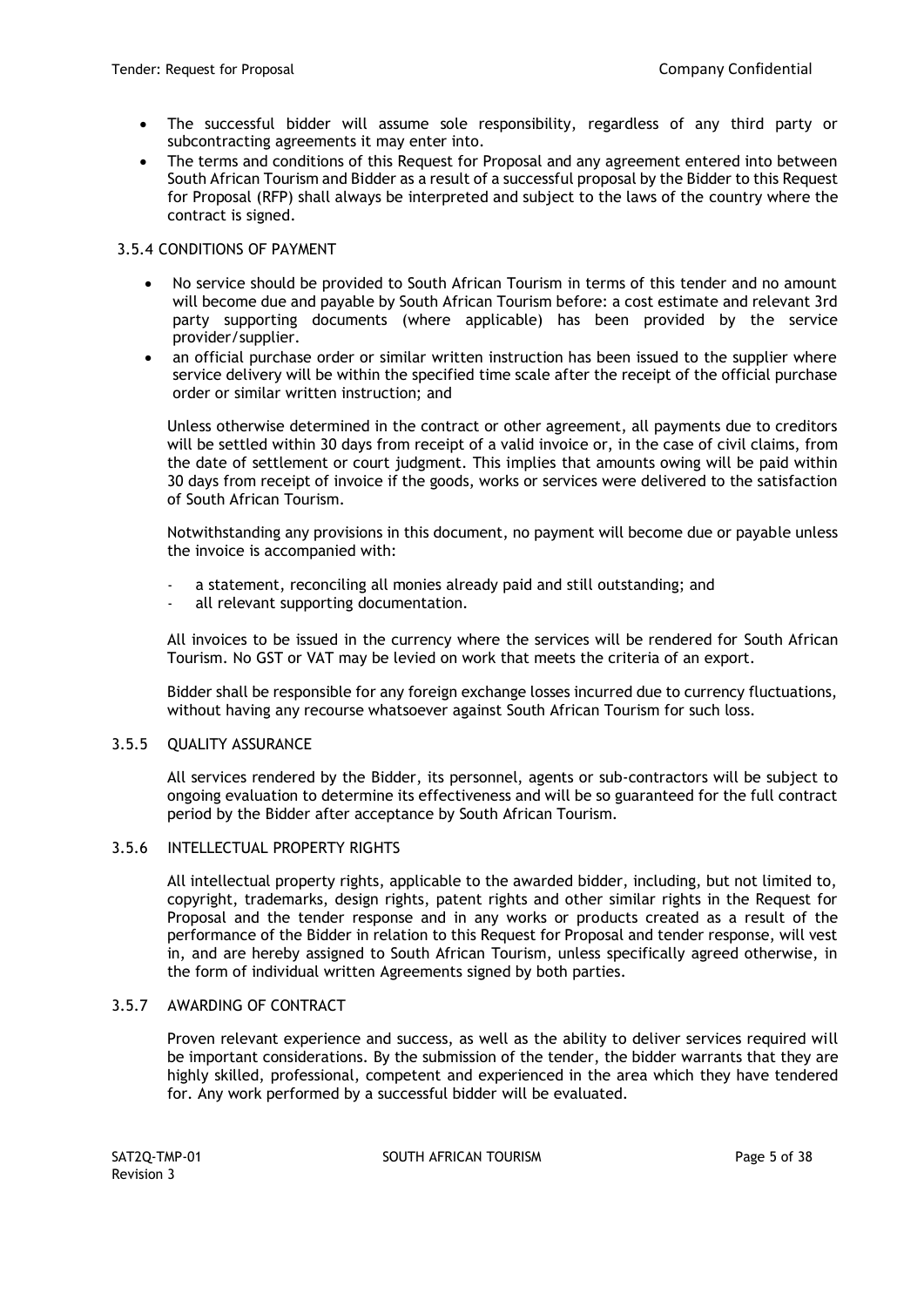The bidder also warrants that the service provided will be of a superior standard, and is unlikely to cause undue difficulties.

The proposal may be awarded, in part or in full, at the sole discretion of South African Tourism, to one or more concerns on a non-exclusive basis. Proposals that are qualified by a bidder's own conditions may be rejected as being invalid, and failure of the bidder to renounce such conditions when called upon to do so may invalidate the proposal.

South African Tourism may request clarification or additional information regarding any aspect of the proposal. The bidder must supply the requested information within 24 hours after the request has been made, otherwise the bidder may be disqualified. South African Tourism may also request a demonstration, and bidders must comply with such a request within 24 hours.

### 3.5.8 CONFLICT OF INTEREST, CORRUPTION AND FRAUD

South African Tourism reserves its right to disqualify any bidder who either itself or any of whose members (save for such members who hold a minority interest in the bidder through shares listed on any recognised stock exchange), indirect members (being any person or entity who indirectly holds at least a 15% interest in the bidder other than in the context of shares listed on a recognised stock exchange), directors or members of senior management, whether in respect of South African Tourism or any other government organ or entity and whether from the Republic of South Africa or otherwise ("Government Entity")

- (a) engages in any collusive tendering, anti-competitive conduct, or any other similar conduct, including but not limited to any collusion with any other bidder in respect of the subject matter of this bid;
- (b) seeks any assistance, other than assistance officially provided by a Government Entity, from any employee, advisor or other representative of a Government Entity in order to obtain any unlawful advantage in relation to procurement or services provided or to be provided to a Government Entity;
- (c) makes or offers any gift, gratuity, anything of value or other inducement, whether lawful or unlawful, to any of South African Tourism officers, directors, employees, advisors or other representatives;
- (d) makes or offers any gift, gratuity, anything of any value or other inducement, to any Government Entity's officers, directors, employees, advisors or other representatives in order to obtain any unlawful advantage in relation to procurement or services provided or to be provided to a Government Entity;
- (e) accepts anything of value or an inducement that would or may provide financial gain, advantage or benefit in relation to procurement or services provided or to be provided to a Government Entity;
- (f) pays or agrees to pay to any person any fee, commission, percentage, brokerage fee, gift or any other consideration, that is contingent upon or results from, the award of any tender, contract, right or entitlement which is in any way related to procurement or the rendering of any services to a Government Entity;
- (g) has in the past engaged in any matter referred to above; or
- (h) has been found guilty in a court of law on charges of fraud and/or forgery, regardless of whether or not a prison term was imposed and despite such bidder, member or director's name not specifically appearing on the List of Tender Defaulters kept at National Treasury.

#### 3.5.9 PRECEDENCE

This document will prevail over any information provided during any briefing session whether oral or written, unless such written information provided, expressly amends this document by reference.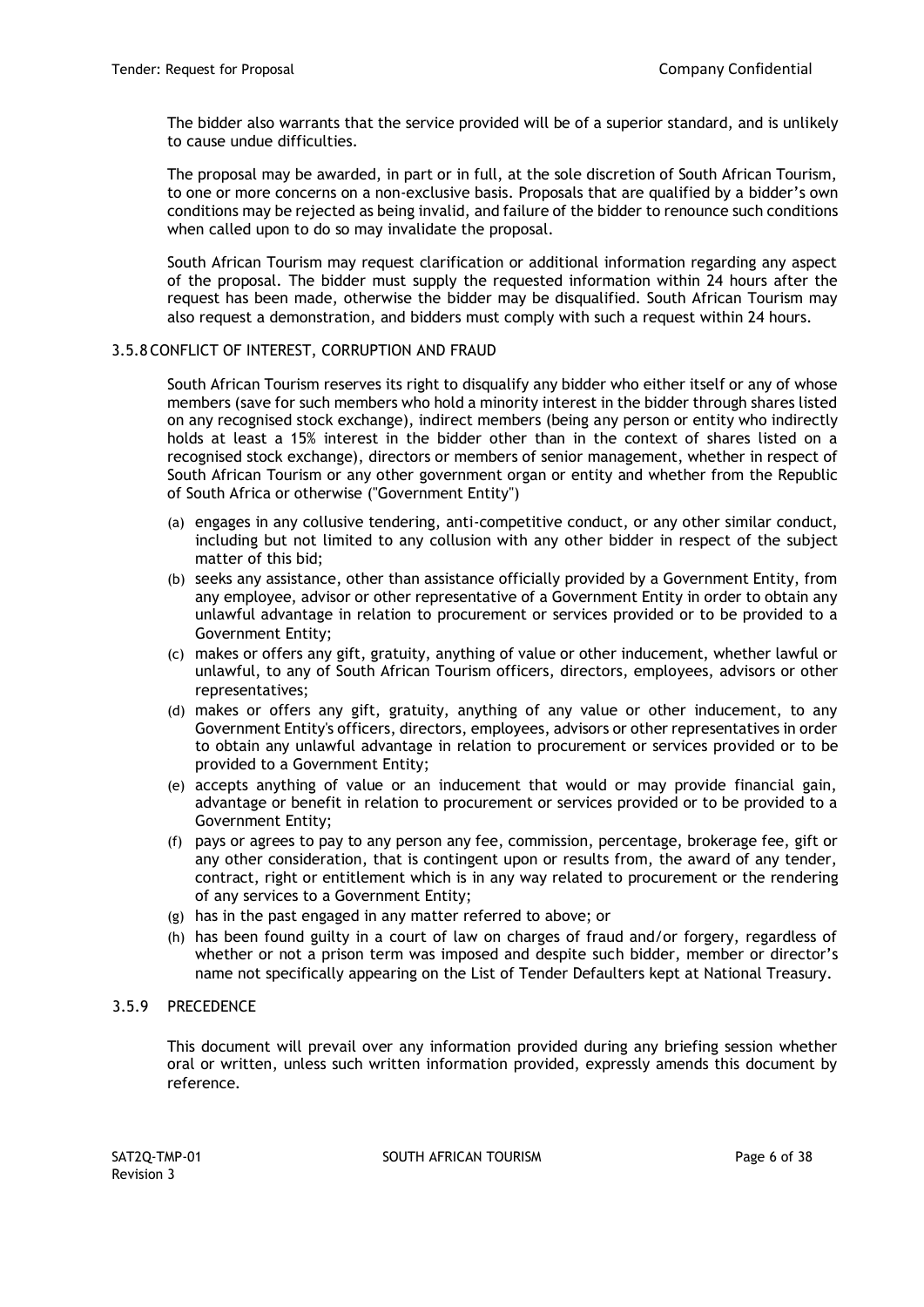Prospective bidders must periodically review the following website lin[k](https://www.southafrica.net/gl/en/corporate/page/tenders) for updated information or amendments with regard to this tender, prior to due dates:

<https://www.southafrica.net/gl/en/corporate/page/tenders>

#### 3.5.10 LIMITATION OF LIABILITY

A bidder participates in this bid process entirely at its own risk and cost. South African Tourism shall not be liable to compensate a bidder on any grounds whatsoever for any costs incurred or any damages suffered as a result of the Bidder's participation in this Bid process.

### 3.5.11 TAX COMPLIANCE

No tender shall be awarded to a bidder who is not tax compliant. South African Tourism reserves the right to withdraw an award made, or cancel a contract concluded with a successful bidder in the event that it is established that such bidder was in fact not tax compliant at the time of the award, or has submitted a fraudulent Tax Clearance Certificate to South African Tourism, or whose verification against the Central Supplier Database (CSD) proves non-compliant. South African Tourism further reserves the right to cancel a contract with a successful bidder in the event that such bidder does not remain tax compliant for the full term of the contract.

The Central Supplier Database (CSD) and the tax compliance status PIN are the approved methods of verifying the tax compliance of a bidder. The South African Revenues Services (SARS) does not issued Tax Clearance Certificates anymore but has introduces an online provision via eFiling, for bidders to print their own Tax Clearance Certificates which they can submit with their bids or price quotations.

South African Tourism will therefore accept printed or copies of Tax Clearance Certificates submitted by bidders but will verify their authenticity on eFiling.

No tender shall be awarded to a bidder whose name (or any of its members, directors, partners or trustees) appear on the Register of Tender Defaulters kept by National Treasury, or who have been placed on National Treasury's List of Restricted Suppliers. South African Tourism reserves the right to withdraw an award, or cancel a contract concluded with a Bidder should it be established, at any time, that a bidder has been blacklisted with National Treasury by another government institution.

Foreign bidders with no residence, branch, permanent establishment, source of income or liable for any form of taxation in South Africa do not have to comply with the above Tax requirements.

### 3.5.12 GOVERNING LAW

The bidder agrees to submit to the exclusive jurisdiction of laws of the country where this bid is issued. In the event of any dispute of any kind that may arise out of or in connection with the subject matter of this bid, the bid itself and all processes associated with the bid, the courts of such country shall have jurisdiction

#### 3.5.13 RESPONSIBILITY FOR SUB-CONTRACTORS AND BIDDER'S PERSONNEL

A bidder is responsible for ensuring that its personnel (including agents, officers, directors, employees, advisors and other representatives), its sub-contractors (if any) and personnel of its sub-contractors comply with all terms and conditions of this bid. In the event that South African Tourism allows a bidder to make use of sub-contractors, such sub-contractors will at all times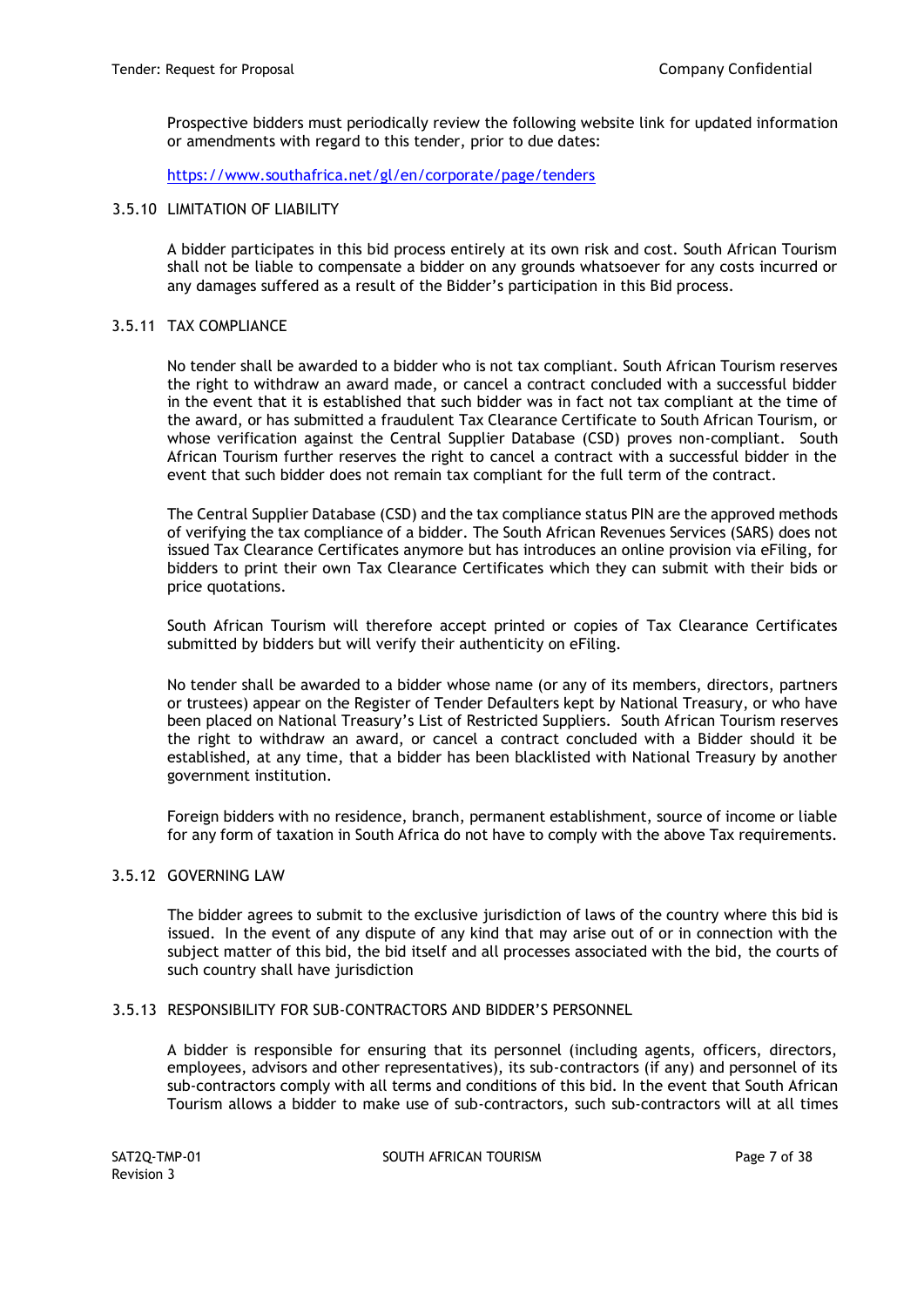remain the responsibility of the bidder and South African Tourism will not under any circumstances be liable for any losses or damages incurred by or caused by such sub-contractors.

### 3.5.14 CONFIDENTIALITY

Except as may be required by operation of law, by a court or by a regulatory authority having appropriate jurisdiction, no information contained in or relating to this bid or a bidder's tender(s) will be disclosed by any bidder or other person not officially involved with South African Tourism's examination and evaluation of a Tender.

No part of the bid may be distributed, reproduced, stored or transmitted, in any form or by any means, electronic, photocopying, recording or otherwise, in whole or in part except for the purpose of preparing a Tender. This bid and any other documents supplied by South African Tourism remain proprietary to South African Tourism and must be promptly returned to South African Tourism upon request together with all copies, electronic versions, excerpts or summaries thereof or work derived there from.

Throughout this bid process and thereafter, bidder(s) must secure South African Tourism's written approval prior to the release of any information that pertains to (i) the potential work or activities to which this bid relates; or (ii) the process which follows this bid. Failure to adhere to this requirement may result in disqualification from the bid process and civil action.

#### 3.5.15 SOUTH AFRICAN TOURISM PROPRIETARY INFORMATION

Bidder will on their bid cover letter make declaration that they did not have access to any South African Tourism proprietary information or any other matter that may have unfairly placed that bidder in a preferential position in relation to any of the other bidder(s).

### 3.5.16 AVAILABILITY OF FUNDS

Should funds no longer be available to pay for the execution of the responsibilities of this bid, South African Tourism may terminate the Agreement at its own discretion or temporarily suspend all or part of the services by notice to the successful bidder who shall immediately make arrangements to stop the performance of the services and minimize further expenditure: Provided that the successful bidder shall thereupon be entitled to payment in full for the services delivered, up to the date of cancellation or suspension.

### 3.5.17 ANTI-CORRUPTION COMPLIANCE

South African Tourism is committed to conducting its business ethically and to achieving and maintaining the highest standards of corporate governance, particularly in respect of anticorruption compliance. We require all of our business partners, suppliers, vendors, contractors and service providers, who play an important and valued role in our continuing business success, to behave ethically and to avoid engaging in corrupt business activities.

To assist South African Tourism in respect of its commitment to ethical business practices, all successful bidders are required to complete an anti-bribery compliance questionnaire and thereafter to undergo an ant bribery due diligence check; the outcome thereof may determine, at South African Tourism's discretion, whether South African Tourism will enter into any contractual agreement or other arrangements with the supplier, or not.

South African Tourism reserves the right to disqualify bidders based on the results and outcomes of its risk based anti-bribery due diligence procedures and will not furnish reasons for such decisions.

Successful bidders will further be required to sign warranties and undertake contractually that, in carrying out their responsibilities on behalf of South African Tourism, neither they nor their owners, officers, directors, employees, or their agents or subcontractors will pay, offer, or promise to pay, or authorize the payment directly or indirectly, of any money, gift, or anything of value to any government official or anyone else for the purpose of influencing any act or

Revision 3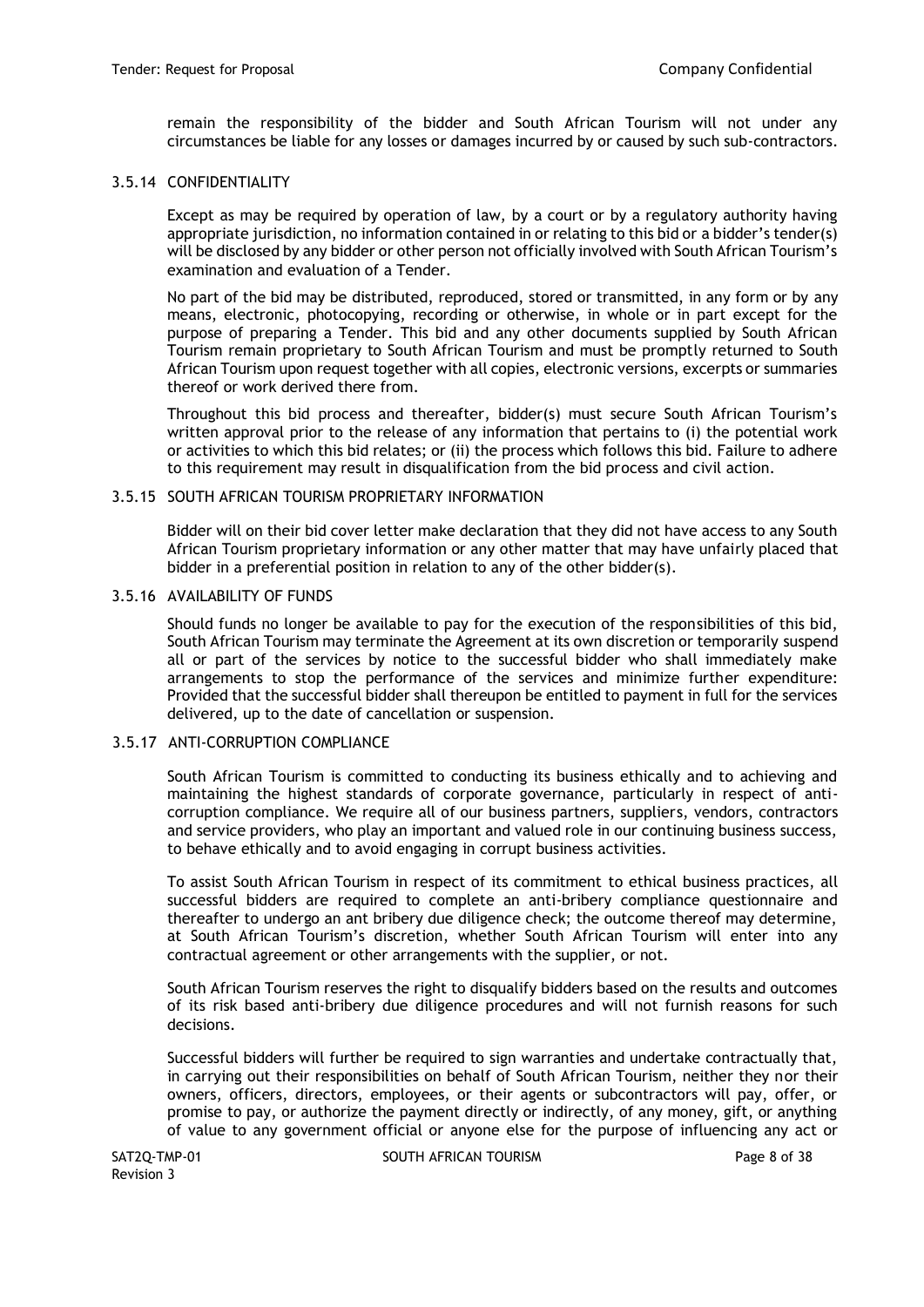decision of such official or of the government to obtain or retain business, or to direct business to any person.

### 3.5.18 FRONTING

South African Tourism supports the spirit of Broad based Black Economic Empowerment and recognises that real empowerment can only be achieved through individuals and businesses conducting themselves in accordance with the Constitution and in an honest, fair, equitable, transparent and legally compliant manner. Against this background the Government condemn any form of fronting.

South African Tourism, in ensuring that Bidders conduct themselves in an honest manner will, as part of the bid evaluation processes, conduct or initiate the necessary enquiries/investigations to determine the accuracy of the representation made in bid documents. Should any of the fronting indicators as contained in the Guidelines on Complex Structures and Transactions and Fronting, issued by the Department of Trade and Industry, be established during such enquiry / investigation, the onus will be on the Bidder / contractor to prove that fronting does not exist. Failure to do so within a period of 14 days from date of notification may invalidate the bid / contract and may also result in the restriction of the Bidder /contractor to conduct business with the public sector for a period not exceeding ten years, in addition to any other remedies South African Tourism may have against the Bidder / contractor concerned.

#### 3.5.19 SUPPLIER DUE DILIGENCE

South African Tourism reserves the right to conduct supplier due diligence prior to final award or at any time during the contract period. This may include site visits and requests for additional information.

# 3.5.20 DURATION OF THE CONTRACT

South African Tourism intends to enter into a thirty-six (36) month contract and service level agreement with the successful bidder(s). The contract will also be subject to a periodic performance evaluation on agreed terms and conditions unless the parties agree otherwise.

South African Tourism reserves the right to curtail the contract period of any tender awarded or to curtail any aspect of any bidder. In the event of any such curtailment, the bidder will have no claim against South African Tourism

### 3.5.21 PRICING SCHEDULE

South African Tourism will earmark realistic budgetary resources where the preparation of a well-thought-through cost estimate is essential. Prospective bidders [or bidders] must submit a comprehensive proposal with a detailed pricing schedule inclusive of all aspects necessary to deliver the requirements to South African Tourism as required under this tender. The proposed pricing schedule shall consist of only the capped costs applicable to the services or goods and which shall at all times be subject to negotiation. For the avoidance of doubt, the capped costs shall be regarded as final and shall not be exceeded during negotiation. The detailed pricing schedule should, for the avoidance of doubt, also be summarised under Annexure C of the bid document

### 3.5.22 SERVICE LEVEL AGREEMENT

Upon award South African Tourism and the successful bidder will conclude a Service Level Agreement (SLA) regulating the specific terms and conditions applicable to the services being procured by South African Tourism. Punitive service levels will be applied. Bidders will be required to submit as part of their respective bids, draft copies of the proposed SLA.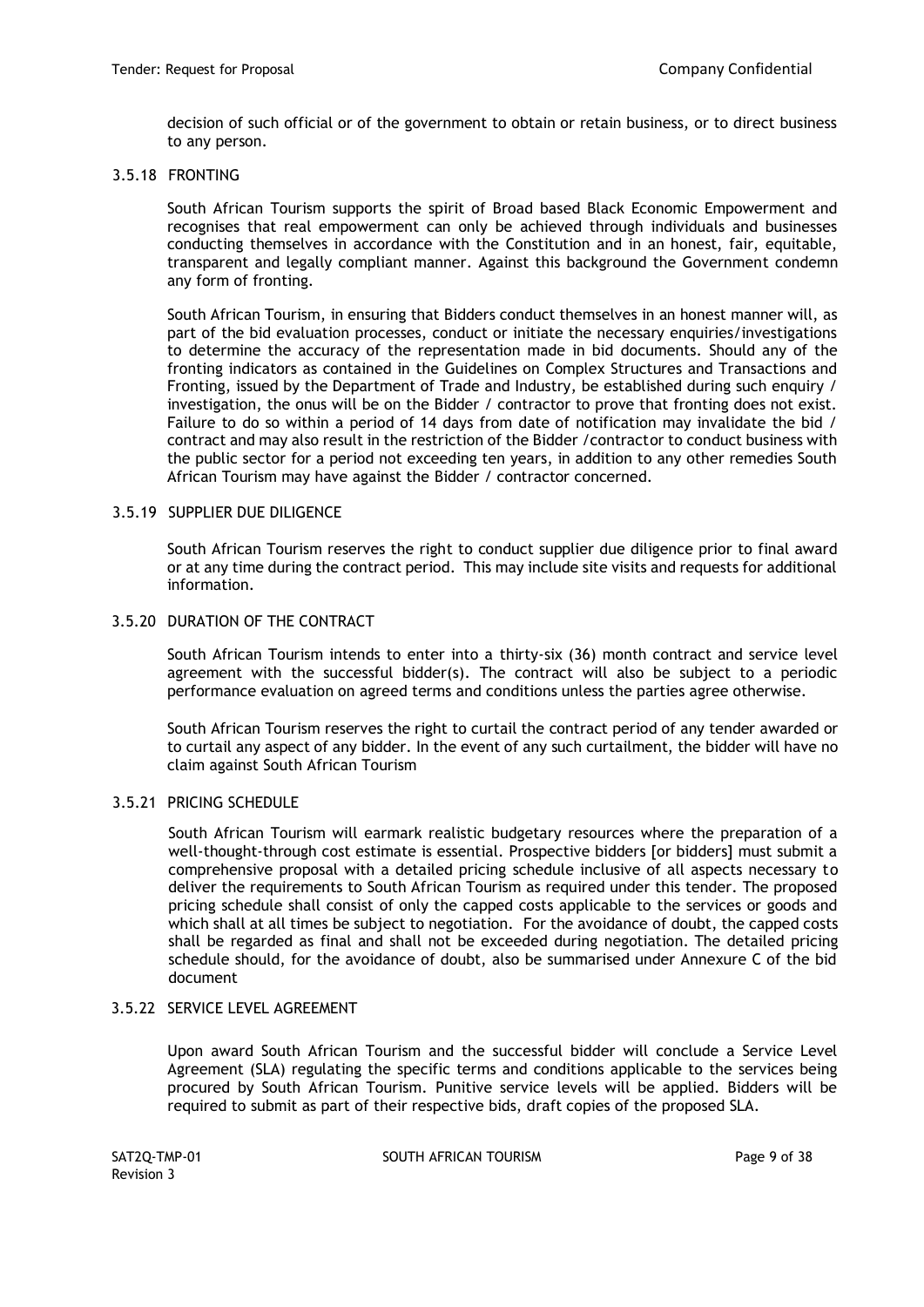## 3.5.23 SHORT LISTING

South African Tourism may look at bidders who meets the minimum threshold for functionality in more detail and may request additional information.

Prior to a final recommendation to South African Tourism's Bid Adjudication Committee the Bid Evaluation Committee for this tender will do site inspections where actual production is intended to take place.

### 3.5.24 BID PROTOCOL AND PACKAGING OF BIDS

Bidders should take precaution to not contravene the provisions of Section 4 (1) (b) (iii) of the Competition Act No. 89 of 1998, as amended, which prohibits an agreement between, or concerted practice by, firms, or a decision by an association of firms, if it is between parties in a horizontal relationship and if it involves collusive bidding (or bid rigging).

An agreement to engage in a restrictive horizontal practice is presumed to exist between two or more firms if –

- a) any one of those firms owns a significant interest in the other, or they have at least one director or substantial shareholder in common; and
- b) any combination of those firms engages in that restrictive horizontal practice;
- c) an agreement for co-operation between two or more competing businesses operating at the same level in the market;
- d) Price fixing- an arrangement in which several competing businesses make a secret agreement to set prices for their products to prevent real competition.

South African Tourism requires bidder(s) to declare the following in the Bidder's Technical response:

Confirm that the bidder(s) is to: –

- (a) Act honestly, fairly, and with due skill, care and diligence, in the interests of South African Tourism;
- (b) Have and employ effectively the resources, procedures and appropriate technological systems for the proper performance of the services;
- (c) Act with circumspection and treat South African Tourism fairly in a situation of conflicting interests;
- (d) Comply with all applicable statutory or common law requirements applicable to the conduct of business;
- (e) Make adequate disclosures of relevant material information including disclosures of actual or potential own interests, in relation to dealings with South African Tourism;
- (f) Avoidance of fraudulent and misleading advertising, canvassing and marketing;
- (g) To conduct their business activities with transparency and consistently uphold the interests and needs of South African Tourism as a client before any other consideration; and
- (h) To ensure that any information acquired by the bidder(s) from South African Tourism will not be used or disclosed;
- (i) Unless the written consent of the client has been obtained to do so.

Proposals are expected to be presented in one pack. The pack, however, should be noticeably subdivided into 3 sections under the following headings:

SAT2Q-TMP-01 SOUTH AFRICAN TOURISM SAT2Q-TMP-01 Page 10 of 38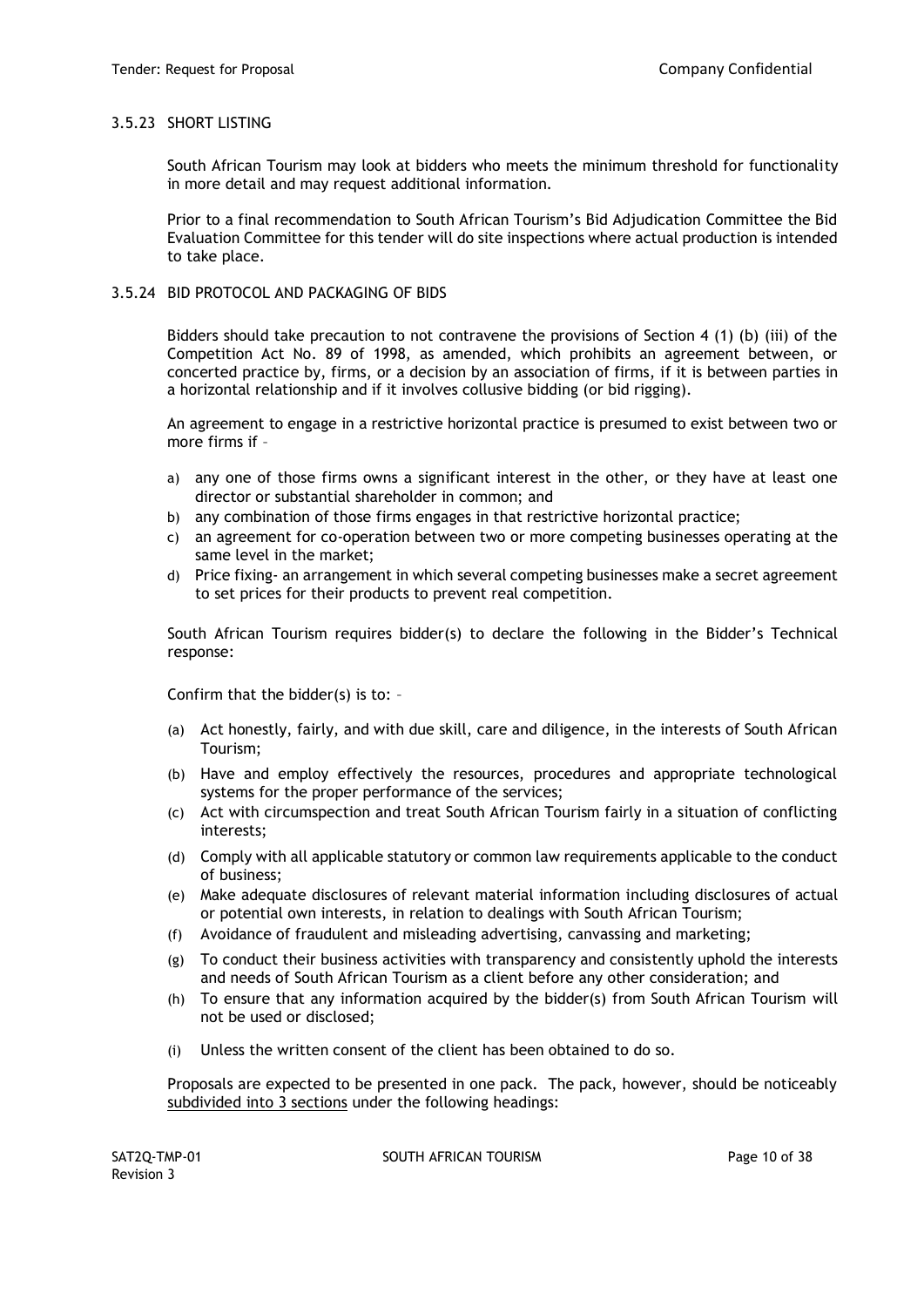PART A- Tender Conditions and Standard Bidding Documents All documents and completed annexures of the Request for Proposal (RFP) as they were issued

This refers to actual bid document and duly completed accompanying annexures where bidders are also required to initial each page of the RFP to confirm that they have read and understood the terms, conditions and scope of work required under the bid.

### PART B- Scope of Work

Should all of these documents not be included and signed and certified where applicable, the bidder will be disqualified on the basis of non-compliance/ non-responsiveness.

PART C- Evaluation process, Bidder's proposal, supporting information to demonstrate a bidder's experience, capacity, capability and suitability against the required scope of services under this tender which should include at least, but not limited, the following:

### **4 NATIONAL TREASURY CENTRALISED SUPPLIER DATABASE:**

- (a) Bidders are required to be registered on the Central Supplier Database and the National Treasury shall verify the bidder's tax compliance status through the Central Supplier Database.
- (b) Where Consortia / Joint Ventures / Sub-contractors are involved, each party must be registered on the Central Supplier Database and their tax compliance status will be verified through the Central Supplier Database.
- (c) Bidder(s) must be compliant when submitting a proposal to South African Tourism and remain compliant for the entire contract term with all applicable tax legislation, including but not limited to the Income Tax Act, 1962 (Act No. 58 of 1962) and Value Added Tax Act, 1991 (Act No. 89 of 1991).
- (d) It is a condition of this bid that the tax matters of the successful bidder be in order, or that satisfactory arrangements have been made with South African Revenue Service (SARS) to meet the bidder's tax obligations.
- (e) The Tax Compliance status requirements are also applicable to foreign bidders / individuals who wish to submit bids.
- (f) It is a requirement that bidders grant a written confirmation when submitting this bid that SARS may on an ongoing basis during the tenure of the contract disclose the bidder's tax compliance status and by submitting this bid such confirmation is deemed to have been granted.

Bidders who are not registered on CSD can do so on<https://secure.csd.gov.za/> otherwise the bidder will be disqualified if not registered by end of tender evaluation process[.](https://secure.csd.gov.za/) (Only for South African Company)

### **5 TERMINATION OF CONTRACT**

South African Tourism reserves the right to curtail the scope of any tender awarded or to curtail any aspect of any bidder. In the event of any such curtailment, the bidder will have no claim against South African Tourism.

South African Tourism also reserves the right to terminate, in South African Tourism's sole discretion and without providing any reason for the termination, the award of any proposal to any party if such party breaches, on 2 or more occasions, any component of the contract and service level agreement to be signed by both the supplier and South African Tourism.

### **6 PROPOSAL SUBMISSION**

All annexures must be completed in full, using the given numbering format. All attachments or references to attachments must be clearly marked and specific to information required. Compliance or Non-compliance with detailed information must be indicated per paragraph as per numbering format if there are additional and/or alternative products/services, options must be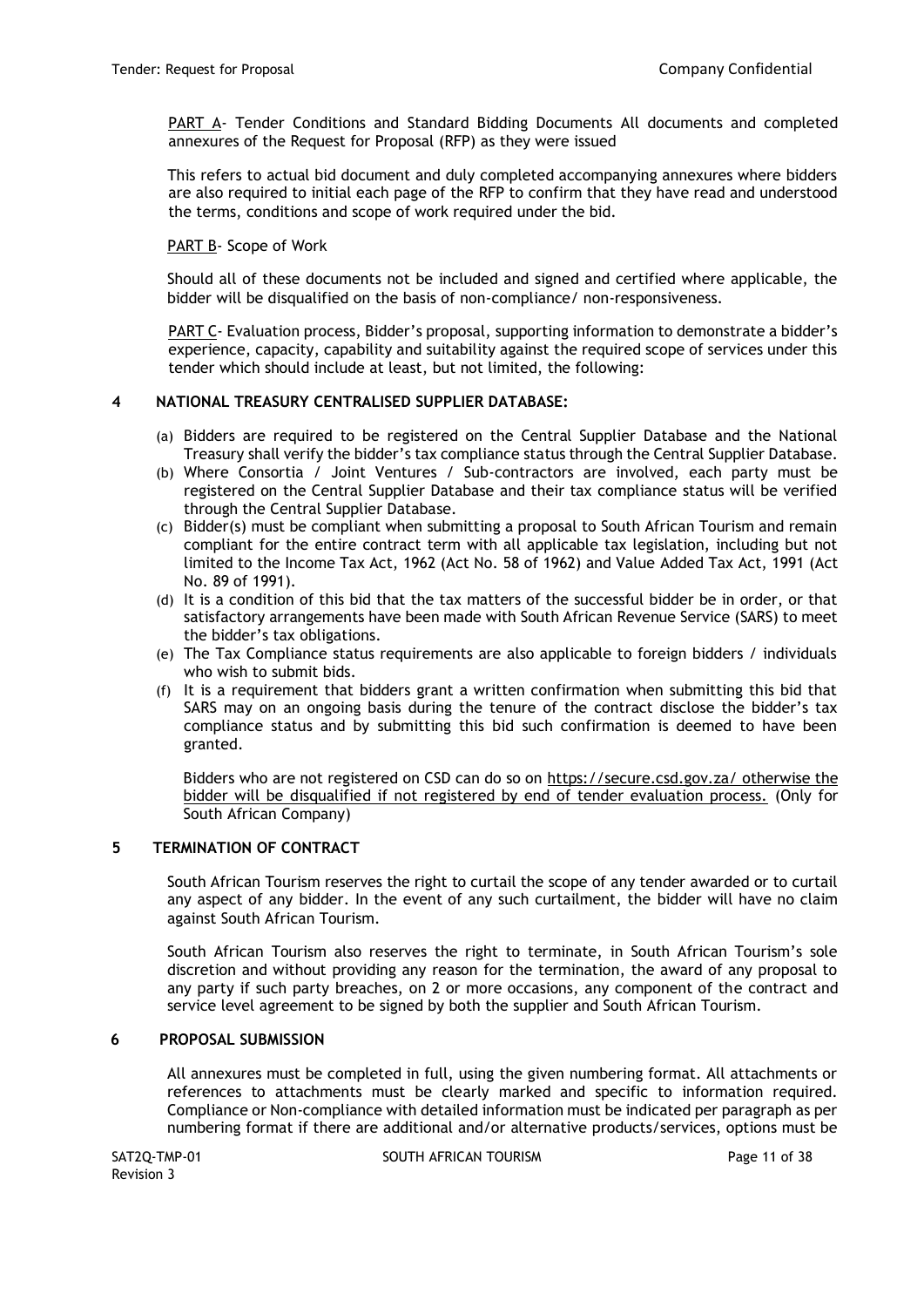separately tendered for in the form of a separate proposal, and with a complete schedule describing deviations from specifications and technical brochures must be submitted where applicable.

If any of the conditions on this tender form are in conflict with any special conditions, stipulations or provisions incorporated in the tender, such special conditions, stipulations or provisions will apply.

### **ACCEPTANCE OF GENERAL TENDER CONDITIONS OF SOUTH AFRICAN TOURISM**

I/We hereby tender to supply all or any of the services described in the Tender Request for Proposal, in accordance with the specifications stipulated therein (and which will be taken as part of, and incorporated into, this tender submission) at the prices and on the terms regarding time for delivery and/or execution inserted therein, to South African Tourism on the terms of the General Tender Conditions of South African Tourism

I/WE AGREE THAT -

the offer herein will remain binding upon me/us and open for acceptance by South African Tourism during the Validity Period indicated and calculated from the closing time of the tender.

if I/we withdraw my/our tender within the period for which I/we have agreed that the tender will remain open for acceptance, or fail to fulfill the contract when called upon to do so, South African Tourism may, without prejudice to its other rights, agree to the withdrawal of my/our tender or cancel the contract that may have been entered into between me/us and South African Tourism and I/we will then pay to South African Tourism any additional expense incurred by South African Tourism having either to accept any less favorable tender or, if fresh tenders have to be invited, the additional expenditure incurred by the invitation of fresh tenders and by the subsequent acceptance of any less favourable tender; South African Tourism will also have the right to recover such additional expenditure by set-off against moneys which may be due or become due to me/us under this or any other tender or contract or against any guarantee or deposit that may have been furnished by me/us or on my/our behalf for the due fulfillment of this or any other tender or contract and pending the ascertainment of the amount of such additional expenditure to retain such moneys, guarantee or deposit as security for any loss the Province may sustain by reason of my/our default;

if my/our tender is accepted the acceptance may be communicated to me/us by email and will be regarded as my/our method of communications.

I/We furthermore confirm that I/we have satisfied myself/ourselves as to the correctness and validity of my/our tender; that the price(s) and rate(s) quoted cover all the work/item(s) specified in the tender documents and that the price(s) and rate(s) cover all my/our obligations under a resulting contract and that I/we accept that any mistakes regarding price(s) and calculations will be at my/our risk.

I/We hereby accept full responsibility for the proper execution and fulfillment of all obligations and conditions devolving on me/us under this agreement as the Principal(s) liable for the due fulfillment of this contract.

I/We agree that any action arising from this contract may in all respects be instituted against me/us and I/we hereby undertake to satisfy fully any sentence or judgment which may be pronounced against me/us as a result of such action.

I/We agree that background screening can be done to all directors of our legal entity that submits this bid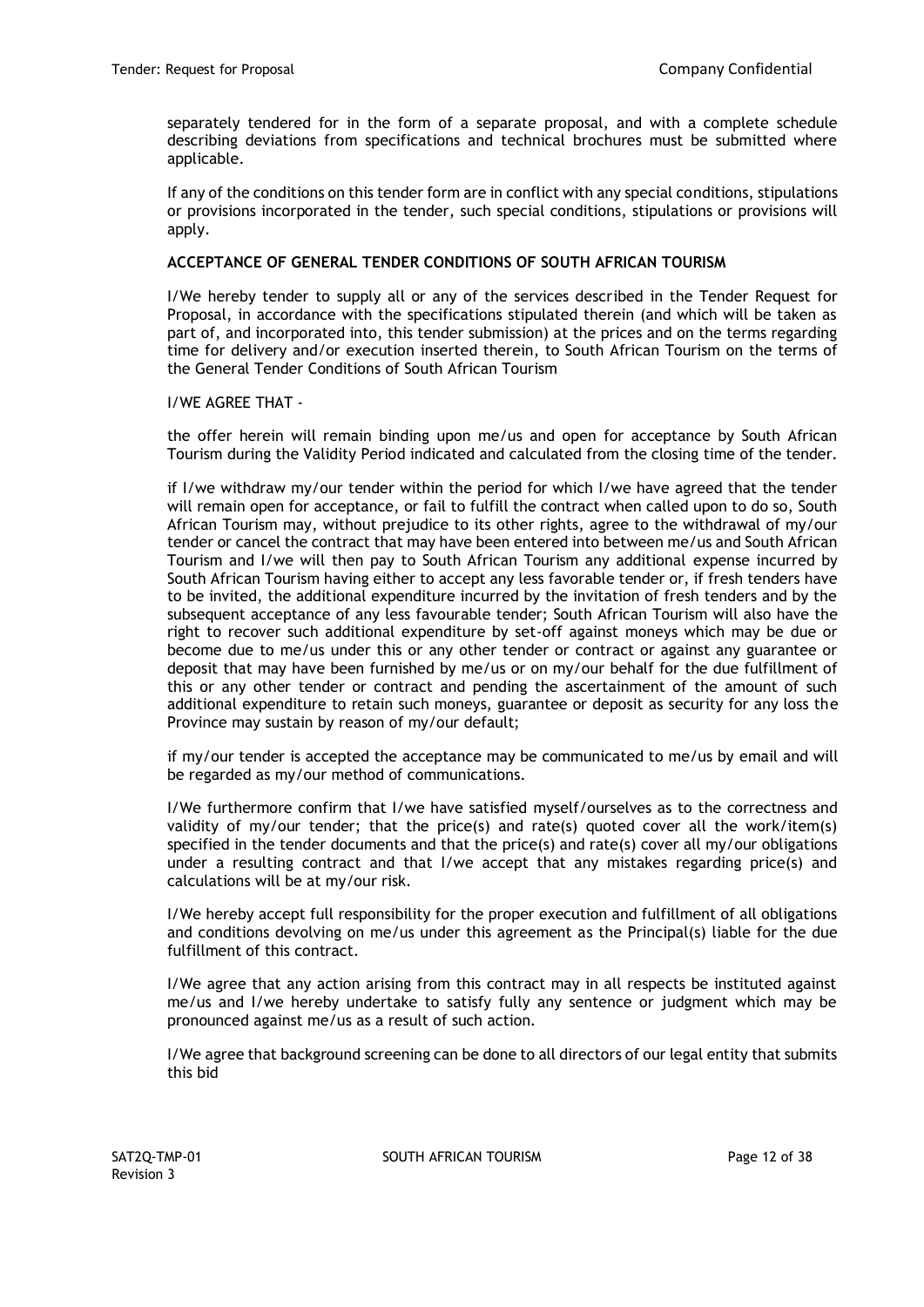I/We declare that I/we have participation /no participation in the submission of any other offer for the supplies/services described in the attached documents. If in the affirmative, state name(s) of tender(s) involved:

Duly signed by authorised person on this day of 2021 as unconditional acceptance of the terms and conditions of this Tender.

Name: Monte and Signature: Mame: Mame: Mame: Mame: Mame: Mame: Mame: Mame: Mame: Mame: Mame: Mame: Mame: Mame: Mame: Mame: Mame: Mame: Mame: Mame: Mame: Mame: Mame: Mame: Mame: Mame: Mame: Mame: Mame: Mame: Mame: Mame: Mam

In capacity as: University as: University as: University as: University as: University as: University as: University as: University as: University as: University as: University as: University as: University as: University

**These conditions form part of the tender and failure to comply therewith may invalidate a tender.**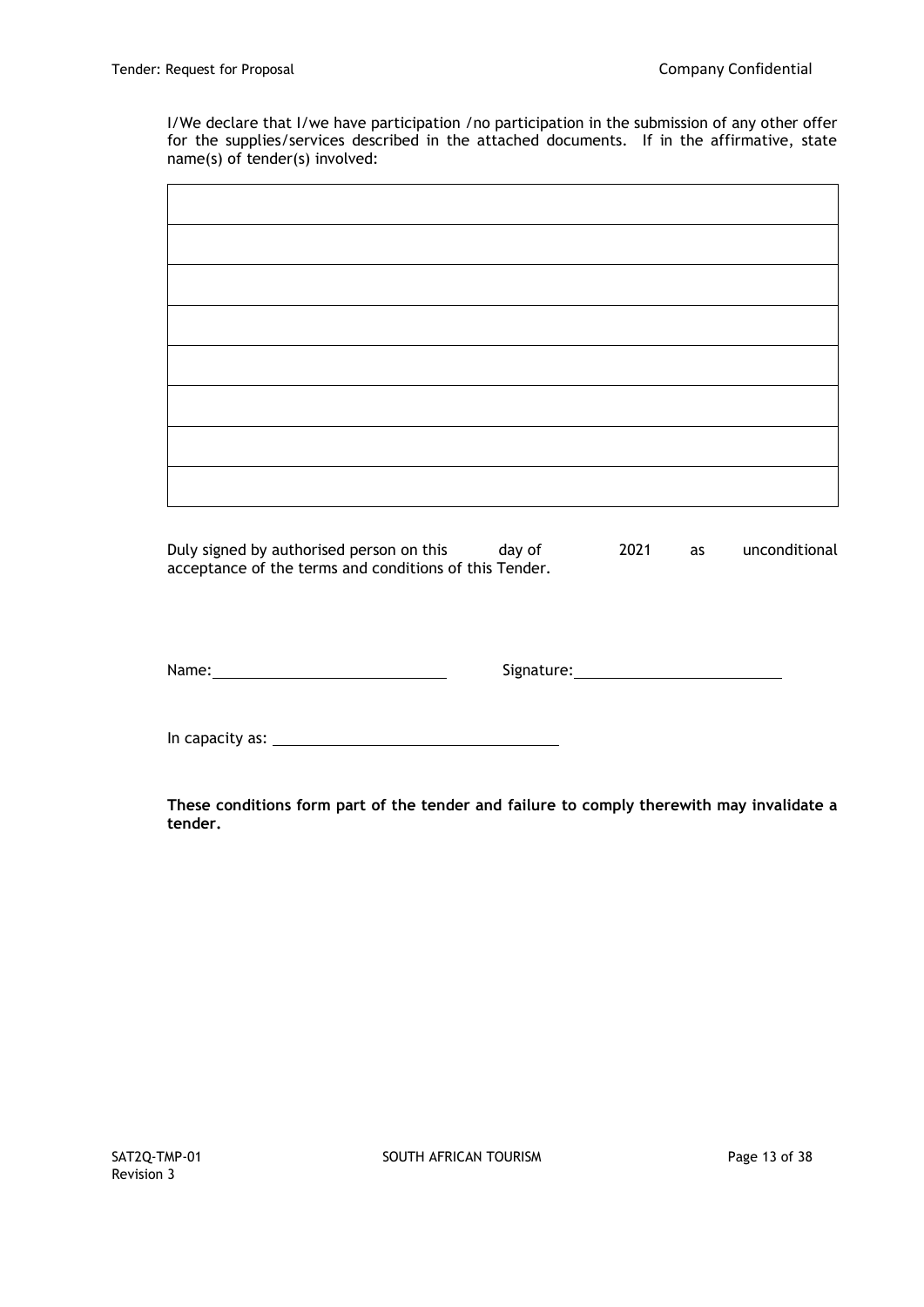#### **7 ANNEXURES TO TENDER – REQUEST FOR PROPOSAL**

- 7.1 ANNEXURE A: COMPANY INFORMATION (SBD 1)
- 7.2 ANNEXURE B NATIONAL TREASURY CENTRALISED SUPPLIER DATABSE (this is only applicable for South African registered legal entities).)
- 7.3 ANNEXURE C: DETAILED BREAKDOWN OF TOTAL COST AND STANDARD SERVICES (SBD 3.3)
- 7.4 ANNEXURE D: PREFERENCE POINTS CLAIM FORM IN TERMS OF THE PREFERENTIAL PROCUREMENT REGULATIONS 2017 (SBD 6.1
- 7.5 ANNEXURE E: DECLARATION OF INTEREST FOR TENDERS (SBD 4)
- 7.6 ANNEXURE F: DECLARATION OF BIDDER'S PAST SUPPLY CHAIN MANAGEMENT PRACTICES (SBD 8)
- 7.7 ANNEXURE G: CERTIFICATE OF INDEPENDENT BID DETERMINATION (SBD 9)
- 7.8 ANNEXURE H: BIDDER DECLARATION
- 7.9 ANNEXURE I: GENERAL CONDITIONS OF A CONTRACT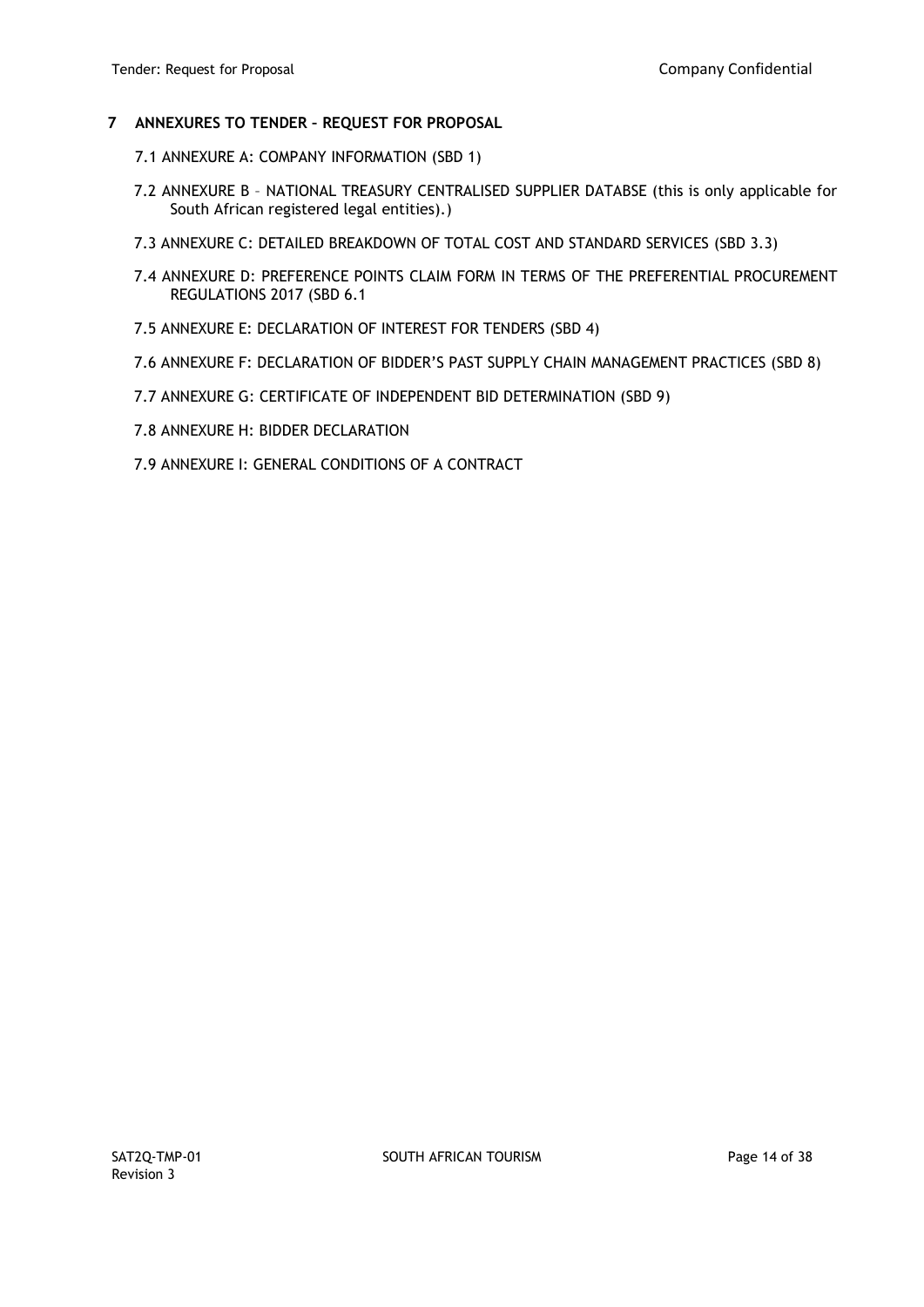# **ANNEXURE A - COMPANY INFORMATION (SBD 1)**

| <b>SUPPLIER INFORMATION</b>                                                                                                                                   |                                                    |    |           |                                                              |  |                  |                         |
|---------------------------------------------------------------------------------------------------------------------------------------------------------------|----------------------------------------------------|----|-----------|--------------------------------------------------------------|--|------------------|-------------------------|
| NAME OF BIDDER                                                                                                                                                |                                                    |    |           |                                                              |  |                  |                         |
| POSTAL ADDRESS                                                                                                                                                |                                                    |    |           |                                                              |  |                  |                         |
| STREET ADDRESS                                                                                                                                                |                                                    |    |           |                                                              |  |                  |                         |
| <b>TELEPHONE NUMBER</b>                                                                                                                                       | <b>CODE</b>                                        |    |           | <b>NUMBER</b>                                                |  |                  |                         |
| <b>CELLPHONE NUMBER</b>                                                                                                                                       |                                                    |    |           |                                                              |  |                  |                         |
| <b>FACSIMILE NUMBER</b>                                                                                                                                       | <b>CODE</b>                                        |    |           | <b>NUMBER</b>                                                |  |                  |                         |
| <b>E-MAIL ADDRESS</b>                                                                                                                                         |                                                    |    |           |                                                              |  |                  |                         |
| VAT<br><b>REGISTRATION</b><br><b>NUMBER</b>                                                                                                                   |                                                    |    |           |                                                              |  |                  |                         |
| <b>CLEARANCE</b><br><b>TAX</b><br><b>NUMBER</b>                                                                                                               |                                                    |    |           |                                                              |  |                  |                         |
| TAX CLEARANCE EXPIRY<br><b>DATE</b>                                                                                                                           |                                                    |    |           |                                                              |  |                  |                         |
| HAS PROOF OF CENTARLISED SUPPLIER DATABASE REGISTRATION BEEN<br><b>SUBMITTED?</b>                                                                             |                                                    |    |           |                                                              |  | YES or NO        |                         |
| SUPPLIER COMPLIANCE<br><b>STATUS</b>                                                                                                                          | <b>TAX</b><br><b>COMPLIAN</b><br>CE SYSTEM<br>PIN: |    | <b>OR</b> | <b>CENTRAL</b><br><b>SUPPLIER</b><br><b>DATABAS</b><br>E No: |  | <b>MAAA</b>      |                         |
| B-BBEE STATUS LEVEL<br><b>VERIFICATION</b><br><b>CERTIFICATE</b>                                                                                              | TICK APPLICABLE BOX]                               |    |           | <b>B-BBEE STATUS LEVEL</b><br><b>SWORN AFFIDAVIT</b>         |  | BOX <sub>1</sub> | <b>[TICK APPLICABLE</b> |
|                                                                                                                                                               | $\square$ Yes<br>No                                | П. |           |                                                              |  | $\Box$ Yes<br>No | □                       |
| [A B-BBEE STATUS LEVEL VERIFICATION CERTIFICATE/ SWORN AFFIDAVIT (FOR EMES & QSEs) MUST<br>BE SUBMITTED IN ORDER TO QUALIFY FOR PREFERENCE POINTS FOR B-BBEE] |                                                    |    |           |                                                              |  |                  |                         |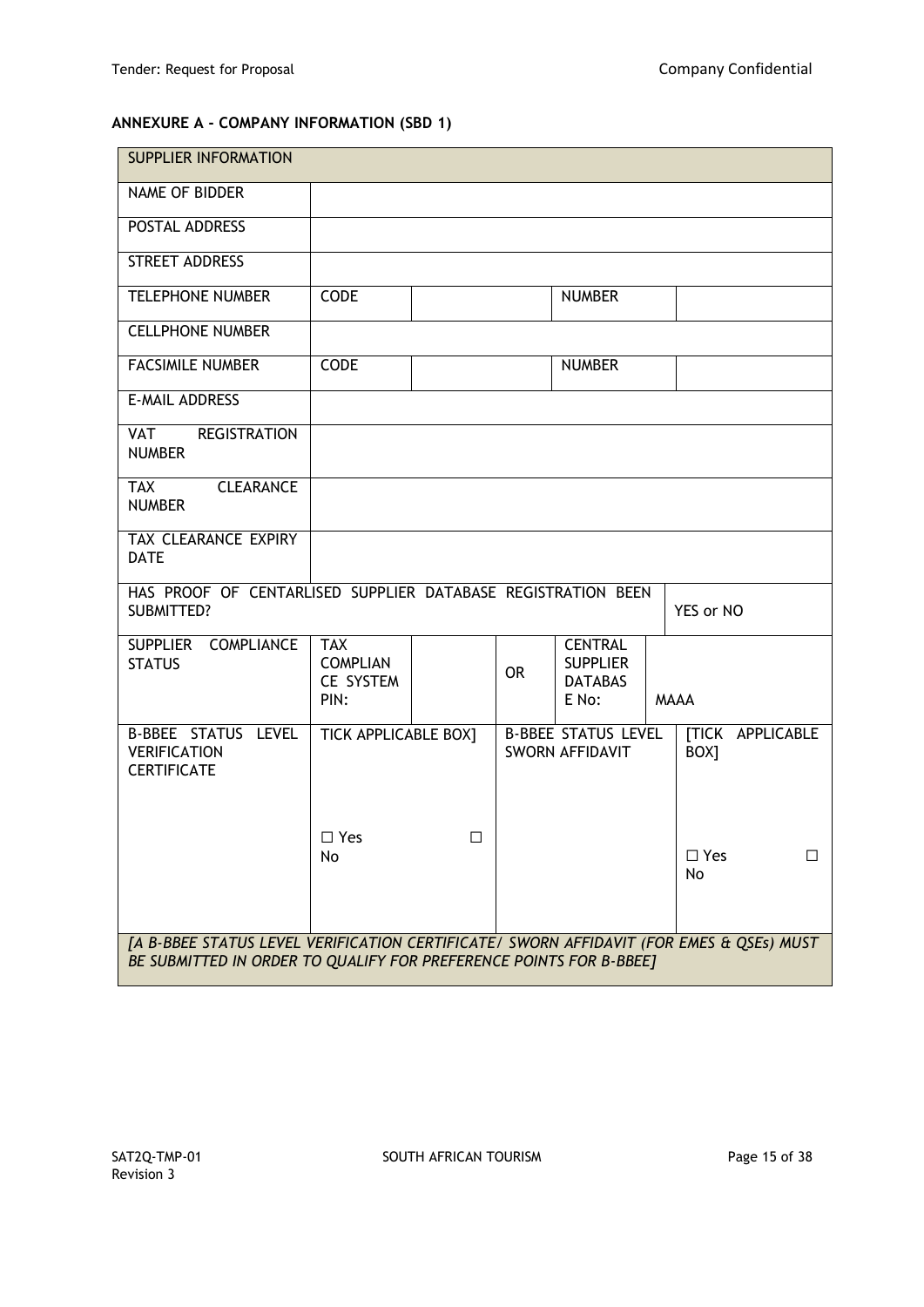|                                                                                                                                                                          | $\Box$ Yes                                                                                                                                                                                                                | $\square$ No       |                                                                                                     |                                 |                                 |  |  |
|--------------------------------------------------------------------------------------------------------------------------------------------------------------------------|---------------------------------------------------------------------------------------------------------------------------------------------------------------------------------------------------------------------------|--------------------|-----------------------------------------------------------------------------------------------------|---------------------------------|---------------------------------|--|--|
| YOU<br><b>ARE</b><br><b>THE</b><br><b>ACCREDITED</b><br><b>REPRESENTATIVE</b><br>IN<br><b>SOUTH AFRICA FOR THE</b><br><b>GOODS</b><br><b>SERVICES</b><br>/WORKS OFFERED? | [IF<br>PROOF]                                                                                                                                                                                                             | <b>YES ENCLOSE</b> | ARE YOU A FOREIGN<br><b>BASED SUPPLIER FOR</b><br>THE GOODS / SERVICES<br>/WORKS<br><b>OFFERED?</b> | $\Box$ Yes<br><b>PART B:3 1</b> | $\square$ No<br>[IF YES, ANSWER |  |  |
| QUESTIONNAIRE TO BIDDING FOREIGN SUPPLIERS                                                                                                                               |                                                                                                                                                                                                                           |                    |                                                                                                     |                                 |                                 |  |  |
| IS THE ENTITY A RESIDENT OF THE REPUBLIC OF SOUTH AFRICA (RSA)?<br>$\Box$ YES $\Box$ NO                                                                                  |                                                                                                                                                                                                                           |                    |                                                                                                     |                                 |                                 |  |  |
| DOES THE ENTITY HAVE A BRANCH IN THE RSA?<br>$\Box$ YES $\Box$ NO                                                                                                        |                                                                                                                                                                                                                           |                    |                                                                                                     |                                 |                                 |  |  |
| DOES THE ENTITY HAVE A PERMANENT ESTABLISHMENT IN THE RSA?<br>$\Box$ YES $\Box$ NO                                                                                       |                                                                                                                                                                                                                           |                    |                                                                                                     |                                 |                                 |  |  |
| DOES THE ENTITY HAVE ANY SOURCE OF INCOME IN THE RSA?<br>$\Box$ YES $\Box$ NO                                                                                            |                                                                                                                                                                                                                           |                    |                                                                                                     |                                 |                                 |  |  |
| IS THE ENTITY LIABLE IN THE RSA FOR ANY FORM OF TAXATION?<br>$\Box$ YES $\Box$ NO                                                                                        |                                                                                                                                                                                                                           |                    |                                                                                                     |                                 |                                 |  |  |
|                                                                                                                                                                          | IF THE ANSWER IS "NO" TO ALL OF THE ABOVE, THEN IT IS NOT A REQUIREMENT TO REGISTER FOR<br>A TAX COMPLIANCE STATUS SYSTEM PIN CODE FROM THE SOUTH AFRICAN REVENUE SERVICE (SARS)<br>AND IF NOT REGISTER AS PER 2.3 BELOW. |                    |                                                                                                     |                                 |                                 |  |  |
|                                                                                                                                                                          | Total number of years the firm has been in business                                                                                                                                                                       |                    |                                                                                                     |                                 |                                 |  |  |
| Total number of employees :                                                                                                                                              |                                                                                                                                                                                                                           |                    |                                                                                                     |                                 |                                 |  |  |
| <b>Full Time</b>                                                                                                                                                         |                                                                                                                                                                                                                           |                    |                                                                                                     |                                 |                                 |  |  |
| Part Time                                                                                                                                                                |                                                                                                                                                                                                                           |                    |                                                                                                     |                                 |                                 |  |  |
| Street Address of all Facilities used by Firm (e.g. Warehousing, storage space, offices etc.)                                                                            |                                                                                                                                                                                                                           |                    |                                                                                                     |                                 |                                 |  |  |
|                                                                                                                                                                          |                                                                                                                                                                                                                           |                    |                                                                                                     |                                 |                                 |  |  |
|                                                                                                                                                                          |                                                                                                                                                                                                                           |                    |                                                                                                     |                                 |                                 |  |  |
|                                                                                                                                                                          |                                                                                                                                                                                                                           |                    |                                                                                                     |                                 |                                 |  |  |
| Do you Share Facilities<br>If yes, which facilities                                                                                                                      | $\Box$ Yes                                                                                                                                                                                                                | $\Box$ No          |                                                                                                     |                                 |                                 |  |  |
|                                                                                                                                                                          |                                                                                                                                                                                                                           |                    |                                                                                                     |                                 |                                 |  |  |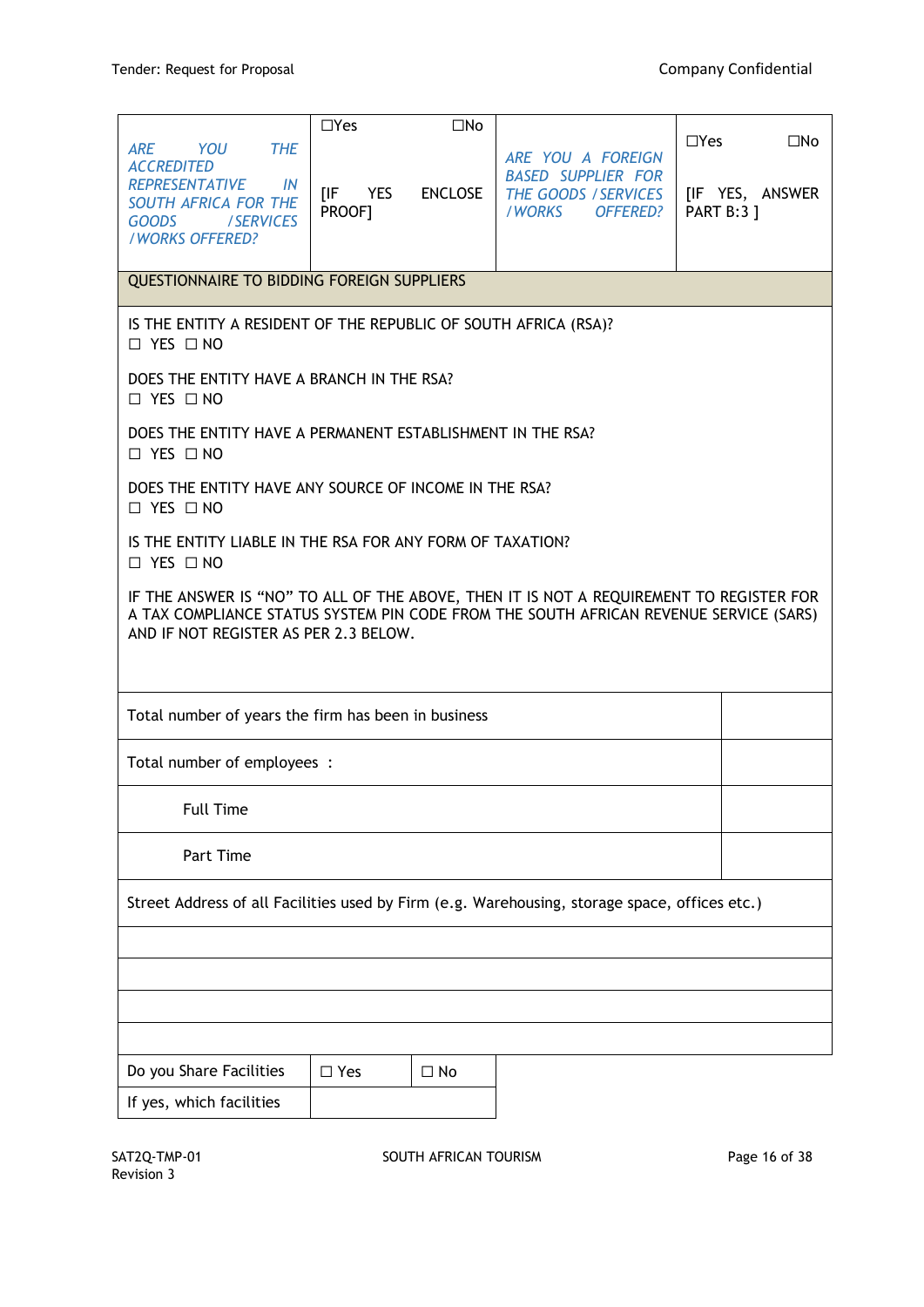With who do you share facilities (Name of Firm / Individual)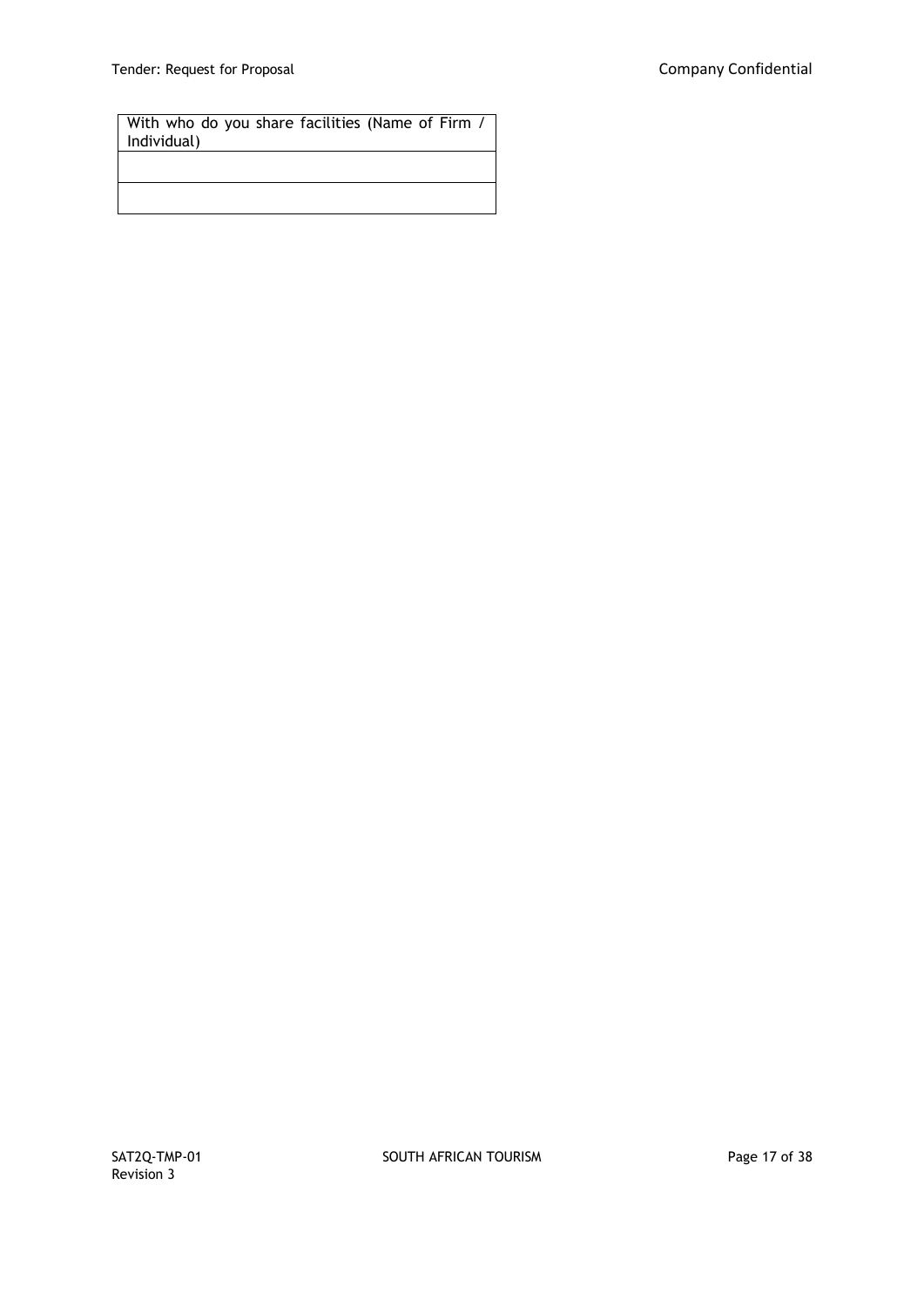| What is the enterprises annual turnover (excl VAT/GST) during the lesser period for which the<br>business has been operating, or for the previous three financial years |                                                                                            |      |      |  |  |
|-------------------------------------------------------------------------------------------------------------------------------------------------------------------------|--------------------------------------------------------------------------------------------|------|------|--|--|
| ZAR amount:                                                                                                                                                             | R                                                                                          |      |      |  |  |
| Or Previous three                                                                                                                                                       | Year                                                                                       | Year | Year |  |  |
| financial years                                                                                                                                                         | $\mathsf{R}$                                                                               | R    | R    |  |  |
| groups)                                                                                                                                                                 | Management Structure (Percentage of management on executive level in each of the following |      |      |  |  |
| Group<br>Percentage                                                                                                                                                     |                                                                                            |      |      |  |  |
| African                                                                                                                                                                 |                                                                                            |      |      |  |  |
| Coloured                                                                                                                                                                |                                                                                            |      |      |  |  |
| Indian                                                                                                                                                                  |                                                                                            |      |      |  |  |
| White                                                                                                                                                                   |                                                                                            |      |      |  |  |

| The undersigned is duly authorised on behalf of the firm and affirms that the information furnished<br>is true and correct |  |  |  |  |
|----------------------------------------------------------------------------------------------------------------------------|--|--|--|--|
| Name and surname                                                                                                           |  |  |  |  |
| Signature                                                                                                                  |  |  |  |  |
| Capacity under which the<br>bid is signed                                                                                  |  |  |  |  |
| Duly authorised to sign on<br>behalf of                                                                                    |  |  |  |  |
| Date                                                                                                                       |  |  |  |  |
| Commissioner<br><b>Oath</b><br><b>of</b><br>Signature                                                                      |  |  |  |  |
| Commissioner<br>of<br>Oath<br>Stamp                                                                                        |  |  |  |  |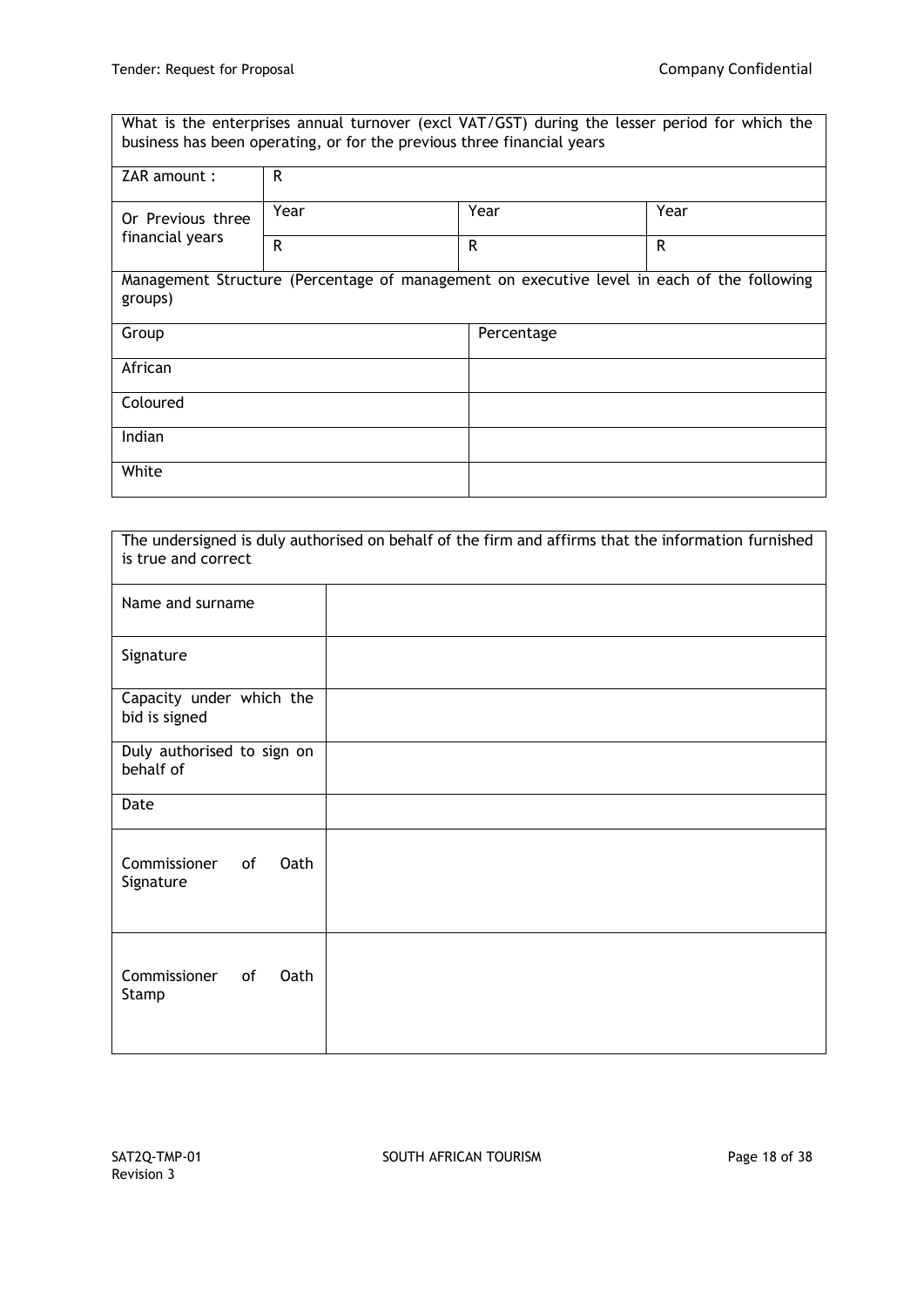### **ANNEXURE B – NATIONAL TREASURY CENTRALISED SUPPLIER DATABSE (this is only applicable for South African registered legal entities).)**

To demonstrate compliance to commercial information bidders are required to attach proof of their successful supplier registration on National Treasury's Centralized Supplier Database (CSD).

### **South African Tourism will not consider any bids from bidders whose tax status is not valid on CSD.**

Bidders who are not registered on CSD can do so on<https://secure.csd.gov.za/>

In bids where Consortia / Joint Ventures / Sub-contractors are involved, each party must submit a separate centralized supplier database registration report.

**Failure to submit proof of CSD registration shall invalidate a tender and/or inclusion in any list or database of prospective suppliers**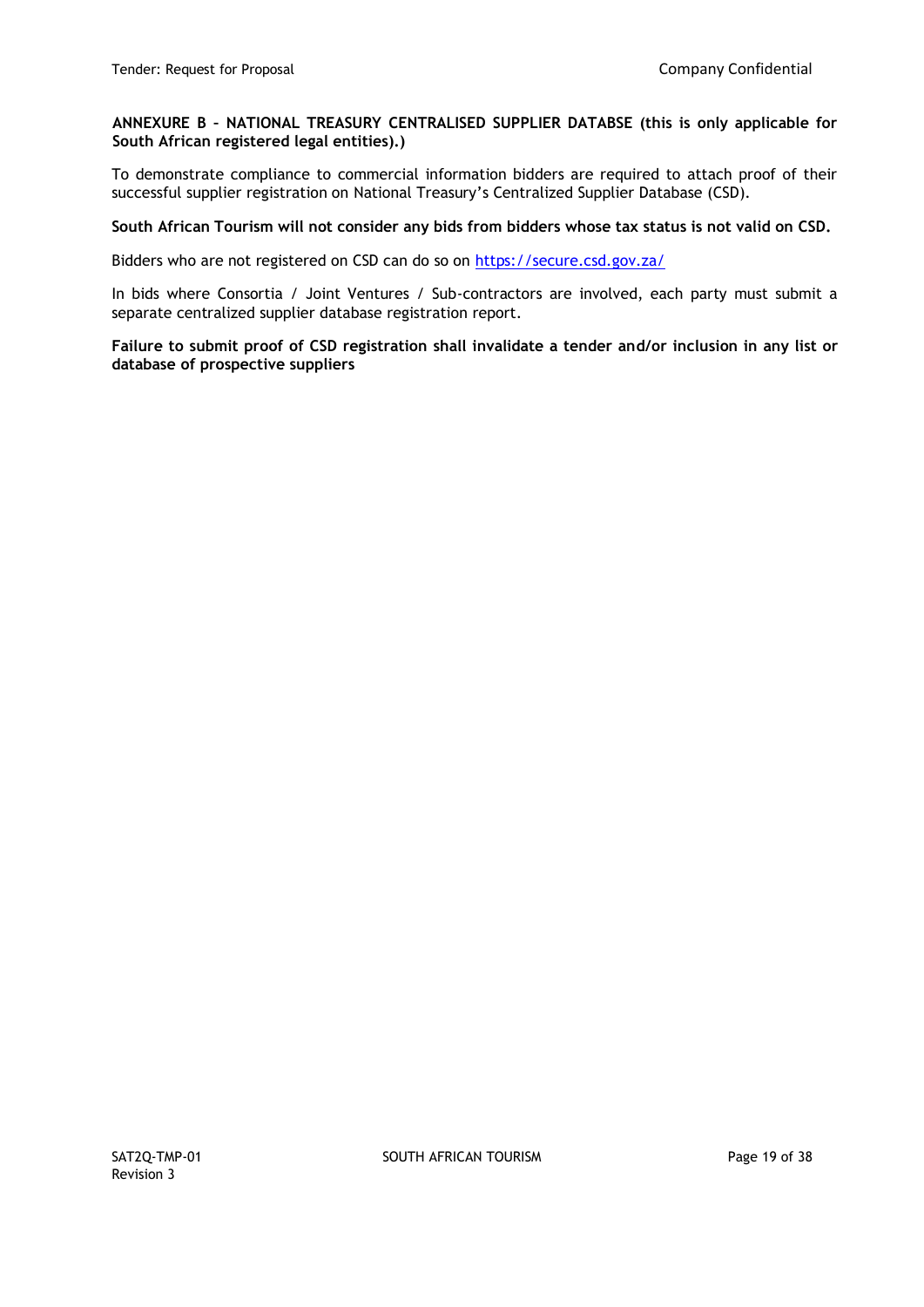### **ANNEXURE C: DETAILED BREAKDOWN OF TOTAL COST AND STANDARD SERVICES**

Bidders are required to summarize the proposed project cost/fees as per the financial proposal for 3 years (inclusive of VAT/GST and other applicable taxes) where the table needs to balance back to the detailed financial proposal i.e.:(Rate card and yearly increase percentage)

| <b>TOTAL BID PRICE</b> | ZAR (Including all | Projected annual escalation |
|------------------------|--------------------|-----------------------------|
|                        | applicable taxes)  | Percentage                  |
| Year 1                 |                    |                             |
| Year 2                 |                    |                             |
| Year 3                 |                    |                             |
| Other - Specify        |                    |                             |
| Other -Specify         |                    |                             |
| Other - Specify        |                    |                             |
| Total cost for 3 years |                    |                             |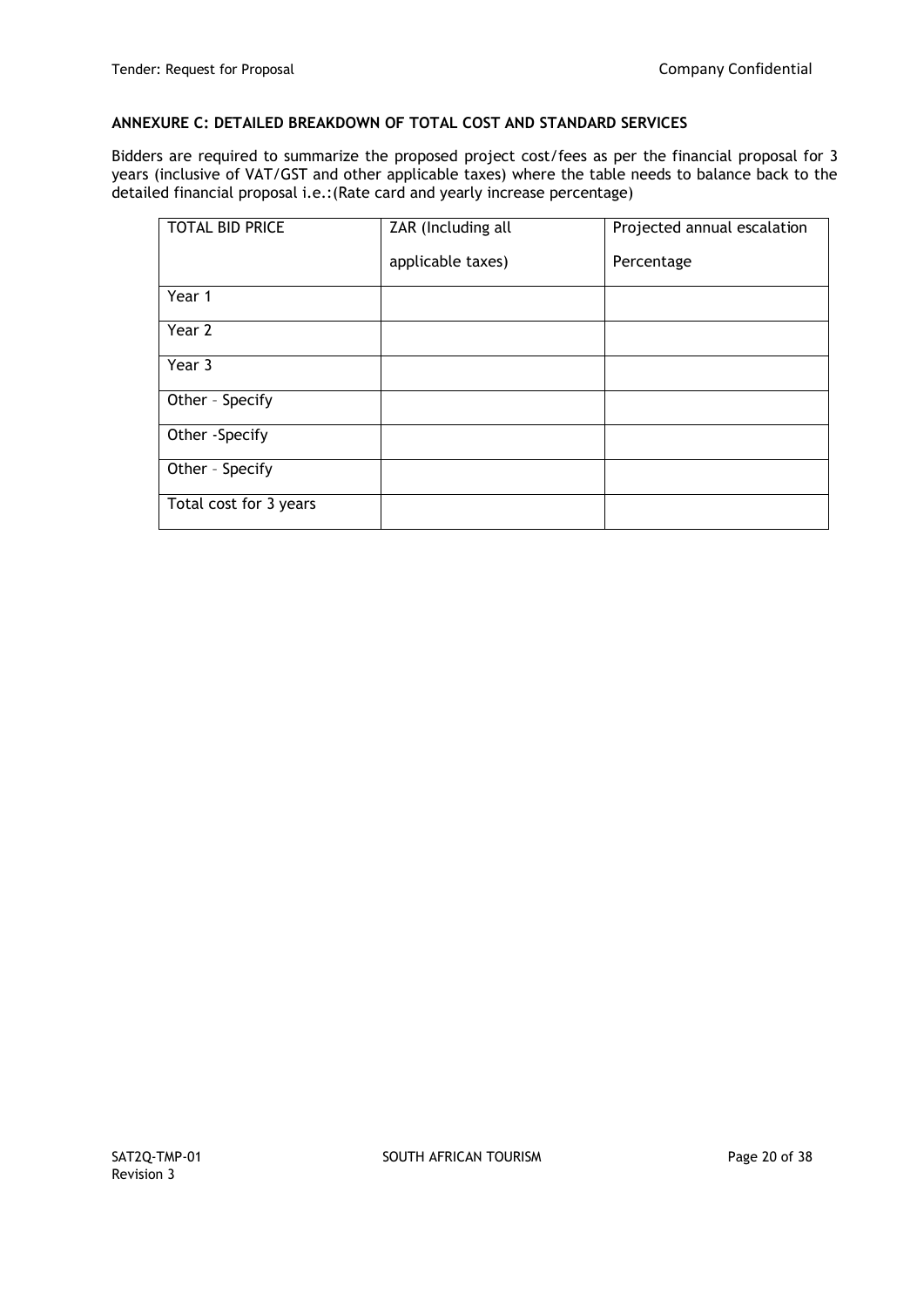**ANNEXURE D: PREFERENCE POINTS CLAIM FORM IN TERMS OF THE PREFERENTIAL PROCUREMENT REGULATIONS 2017 (SBD 6.1 ATTACH PROOF OF BBB-BEE CERTIFICATE).**

**NB: BEFORE COMPLETING THIS FORM, BIDDERS MUST STUDY THE GENERAL CONDITIONS, DEFINITIONS AND DIRECTIVES APPLICABLE IN RESPECT OF B-BBEE, AS PRESCRIBED IN THE PREFERENTIAL PROCUREMENT REGULATIONS, 2017.** 

#### 1.GENERAL CONDITIONS

1.1 The following preference point systems are applicable to all bids:

The tender will be evaluated on either the 80/20 or 90/10 preference point system. Once a tender is received, the lowest acceptable tender will be used to determine the preference point system to be used for the evaluation of tenders.

Where the lowest acceptable tender is below R50 million, the 80/20 preference point system must be used. If the lowest acceptable tender is above R50 million, the 90/10 preference point system will be used.

1.2 Points for this bid shall be awarded for:

- (a) Price; and
- (b) B-BBEE Status Level of Contributor.

1.3 The maximum points for this bid are allocated as follows:

|                                                   | <b>POINTS</b> |
|---------------------------------------------------|---------------|
| <b>PRICE</b>                                      | 80/90         |
| <b>B-BBEE STATUS LEVEL OF CONTRIBUTOR</b>         | 20/10         |
| Total points for Price and B-BBEE must not exceed | 100           |

- 1.4 Failure on the part of a bidder to submit proof of B-BBEE Status level of contributor together with the bid, will be interpreted to mean that preference points for B-BBEE status level of contribution are not claimed.
- 1.5 The purchaser reserves the right to require of a bidder, either before a bid is adjudicated or at any time subsequently, to substantiate any claim in regard to preferences, in any manner required by the purchaser.

#### 2. DEFINITIONS

- (a) "B-BBEE" means broad-based black economic empowerment as defined in section 1 of the Broad-Based Black Economic Empowerment Act;
- (b) "B-BBEE status level of contributor" means the B-BBEE status of an entity in terms of a code of good practice on black economic empowerment, issued in terms of section 9(1) of the Broad-Based Black Economic Empowerment Act;
- (c) "bid" means a written offer in a prescribed or stipulated form in response to an invitation by an organ of state for the provision of goods or services, through price quotations, advertised competitive bidding processes or proposals;
- (d) "Broad-Based Black Economic Empowerment Act" means the Broad-Based Black Economic Empowerment Act, 2003 (Act No. 53 of 2003);
- (e) "EME" means an Exempted Micro Enterprise in terms of a code of good practice on black economic empowerment issued in terms of section 9 (1) of the Broad-Based Black Economic Empowerment Act;
- (f) "functionality" means the ability of a bidder to provide goods or services in accordance with specifications as set out in the tender documents.

Revision 3

SAT2O-TMP-01 SOUTH AFRICAN TOURISM SAT2O-TMP-01 Page 21 of 38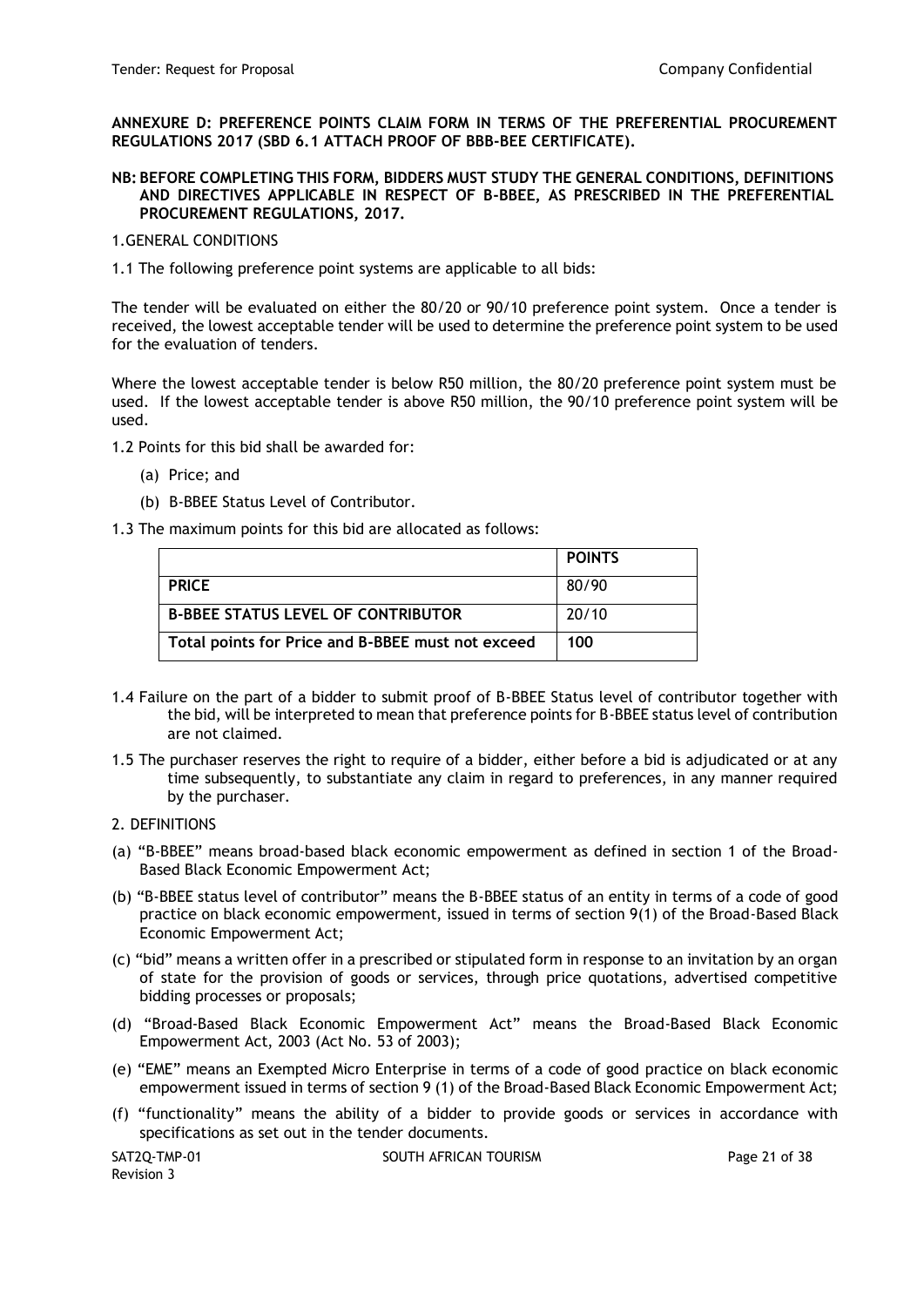- (g) "prices" includes all applicable taxes less all unconditional discounts;
- (h) "proof of B-BBEE status level of contributor" means:
	- 1) B-BBEE Status level certificate issued by an authorized body or person;
	- 2) A sworn affidavit as prescribed by the B-BBEE Codes of Good Practice;
	- 3) Any other requirement prescribed in terms of the B-BBEE Act;
- (i) "QSE" means a qualifying small business enterprise in terms of a code of good practice on black economic empowerment issued in terms of section 9 (1) of the Broad-Based Black Economic Empowerment Act;
- (j)"rand value" means the total estimated value of a contract in Rand, calculated at the time of bid invitation, and includes all applicable taxes;
- 3. POINTS AWARDED FOR PRICE
- 3.1 THE 80/20 OR 90/10 PREFERENCE POINT SYSTEMS
- A maximum of 80 or 90 points is allocated for price on the following basis:

80/20 or 90/10  
\n
$$
P_s = 80 \left( 1 - \frac{Pt - P \min}{P \min} \right) \qquad \text{or} \qquad P_s = 90 \left( 1 - \frac{Pt - P \min}{P \min} \right)
$$

Where

- Ps = Points scored for price of bid under consideration
- Pt = Price of bid under consideration
- Pmin = Price of lowest acceptable bid
- 4. POINTS AWARDED FOR B-BBEE STATUS LEVEL OF CONTRIBUTOR
- 4.1 In terms of Regulation 6 (2) and 7 (2) of the Preferential Procurement Regulations, preference points must be awarded to a bidder for attaining the B-BBEE status level of contribution in accordance with the table below:

| <b>B-BBEE Status Level of</b><br>Contributor | Number of points<br>(90/10 system) | Number of points<br>(80/20 system) |
|----------------------------------------------|------------------------------------|------------------------------------|
|                                              | 10                                 | 20                                 |
| $\overline{z}$                               | 9                                  | 18                                 |
| $\overline{3}$                               | 6                                  | 14                                 |
| $\overline{4}$                               | 5                                  | 12                                 |
| 5                                            | 4                                  | 8                                  |
| 6                                            | 3                                  | 6                                  |
| $\overline{7}$                               | $\overline{2}$                     | 4                                  |
| 8                                            | 1                                  | $\overline{2}$                     |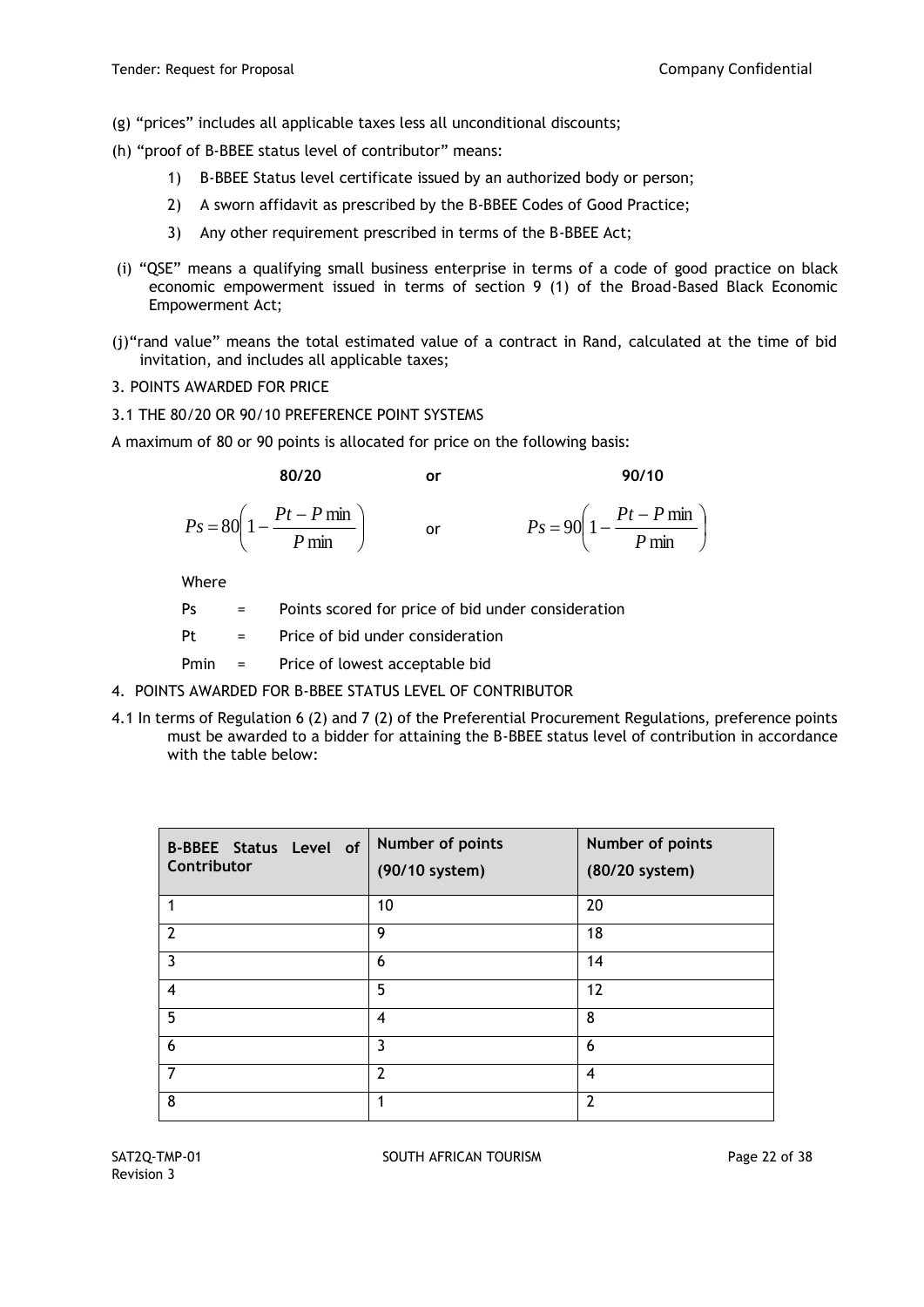| Non-compliant contributor |  |
|---------------------------|--|

### 5. BID DECLARATION

- 5.1Bidders who claim points in respect of B-BBEE Status Level of Contribution must complete the following:
- 6. B-BBEE STATUS LEVEL OF CONTRIBUTOR CLAIMED IN TERMS OF PARAGRAPHS 1.3 AND 4.1

6.1 B-BBEE Status Level of Contributor: . = ……… (maximum of 10 or 20 points)

(Points claimed in respect of paragraph 7.1 must be in accordance with the table reflected in paragraph 4.1 and must be substantiated by relevant proof of B-BBEE status level of contributor.

#### 7.SUB-CONTRACTING

7.1 Will any portion of the contract be sub-contracted?

(*Tick applicable box*)



7.1.1 If yes, indicate:

i) What percentage of the contract will be subcontracted............…………….…………%

ii) The name of the sub-contractor…………………………………………………………..

iii) The B-BBEE status level of the sub-contractor......................................……………..

iv) Whether the sub-contractor is an EME or QSE

*(Tick applicable box*)



v) Specify, by ticking the appropriate box, if subcontracting with an enterprise in terms of Preferential Procurement Regulations,2017:

| Designated Group: An EME or QSE which is at last 51% owned by:    | <b>EME</b> | <b>QSE</b> |
|-------------------------------------------------------------------|------------|------------|
|                                                                   | √          | J          |
| <b>Black people</b>                                               |            |            |
| Black people who are youth                                        |            |            |
| Black people who are women                                        |            |            |
| Black people with disabilities                                    |            |            |
| Black people living in rural or underdeveloped areas or townships |            |            |
| Cooperative owned by black people                                 |            |            |
| Black people who are military veterans                            |            |            |
| <b>OR</b>                                                         |            |            |
| Any EME                                                           |            |            |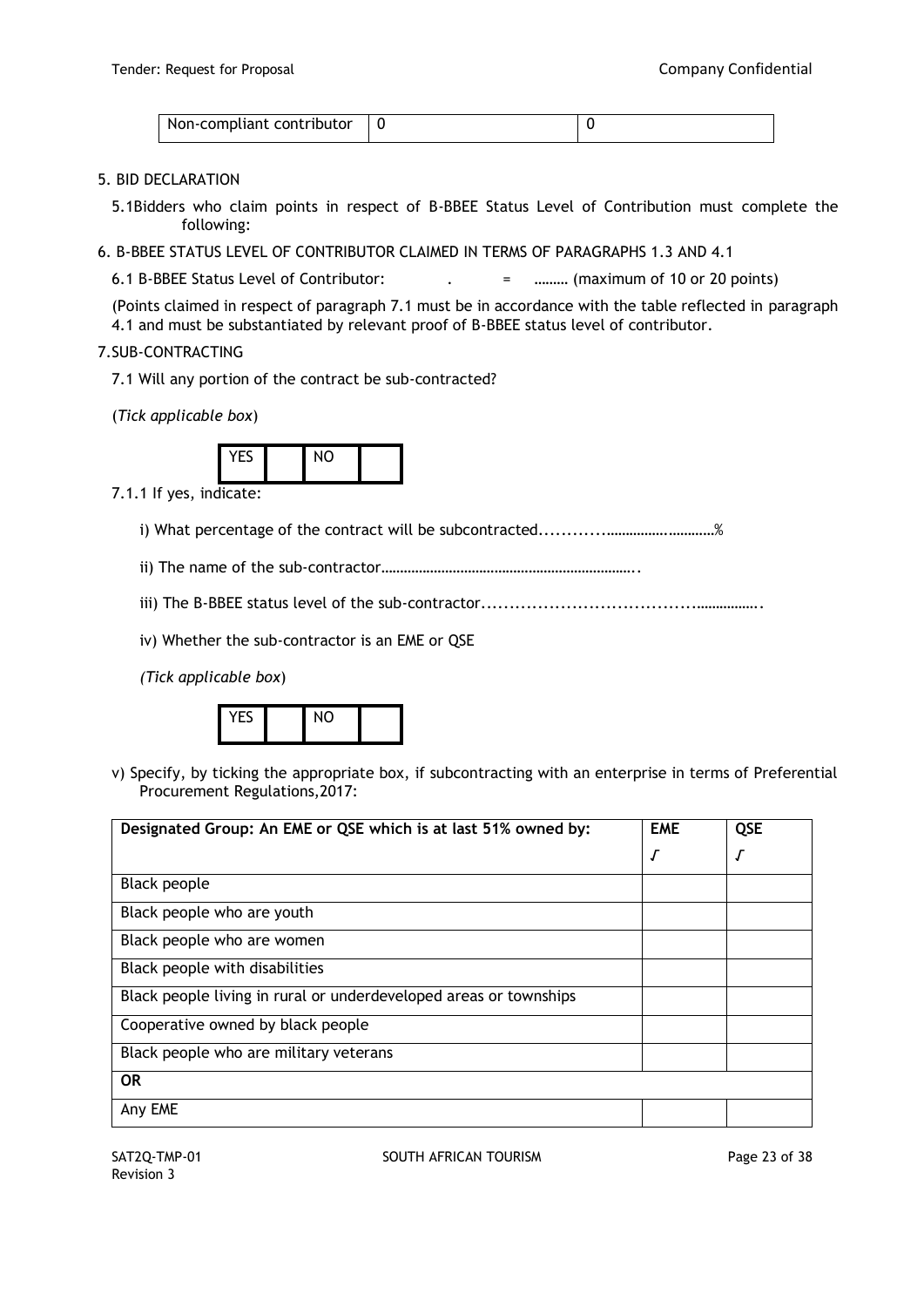#### Any QSE

# 8.DECLARATION WITH REGARD TO COMPANY/FIRM

- 8.1 Name of company/firm:…………………………………………………………………………….
- 8.2 VAT registration number:……………………………………….…………………………………
- 8.3 Company registration number:…………….……………………….…………………………….

# 8.4 TYPE OF COMPANY/ FIRM

- □ Partnership/Joint Venture / Consortium
- □ One person business/sole propriety
- Close corporation
- Company
- (Pty) Limited

[Tick applicable box]

### 8.5 DESCRIBE PRINCIPAL BUSINESS ACTIVITIES

…………………………………………………………………………………………………………………………………………………………………… …………………………………………………………………………………………………………………………………………………………………… …………………………………………………………………………………………………………………………………………………………………… ……………………………………………………..

#### 8.6 COMPANY CLASSIFICATION

- Manufacturer
- Supplier
- D Professional service provider
- □ Other service providers, e.g. transporter, etc.

### [*Tick applicable box*]

8.7 Total number of years the company/firm has been in business:…………………………

- 8.8 I/we, the undersigned, who is / are duly authorised to do so on behalf of the company/firm, certify that the points claimed, based on the B-BBE status level of contributor indicated in paragraphs 1.3 and 6.1 of the foregoing certificate, qualifies the company/ firm for the preference(s) shown and I / we acknowledge that:
	- i) The information furnished is true and correct;
	- ii) The preference points claimed are in accordance with the General Conditions as indicated in paragraph 1 of this form;
	- iii) In the event of a contract being awarded as a result of points claimed as shown in paragraphs 4.1 and 6.1, the contractor may be required to furnish documentary proof to the satisfaction of the purchaser that the claims are correct;
	- iv) If the B-BBEE status level of contributor has been claimed or obtained on a fraudulent basis or any of the conditions of contract have not been fulfilled, the purchaser may, in addition to any other remedy it may have –

Revision 3

SAT2O-TMP-01 SOUTH AFRICAN TOURISM SAT2O-TMP-01 Page 24 of 38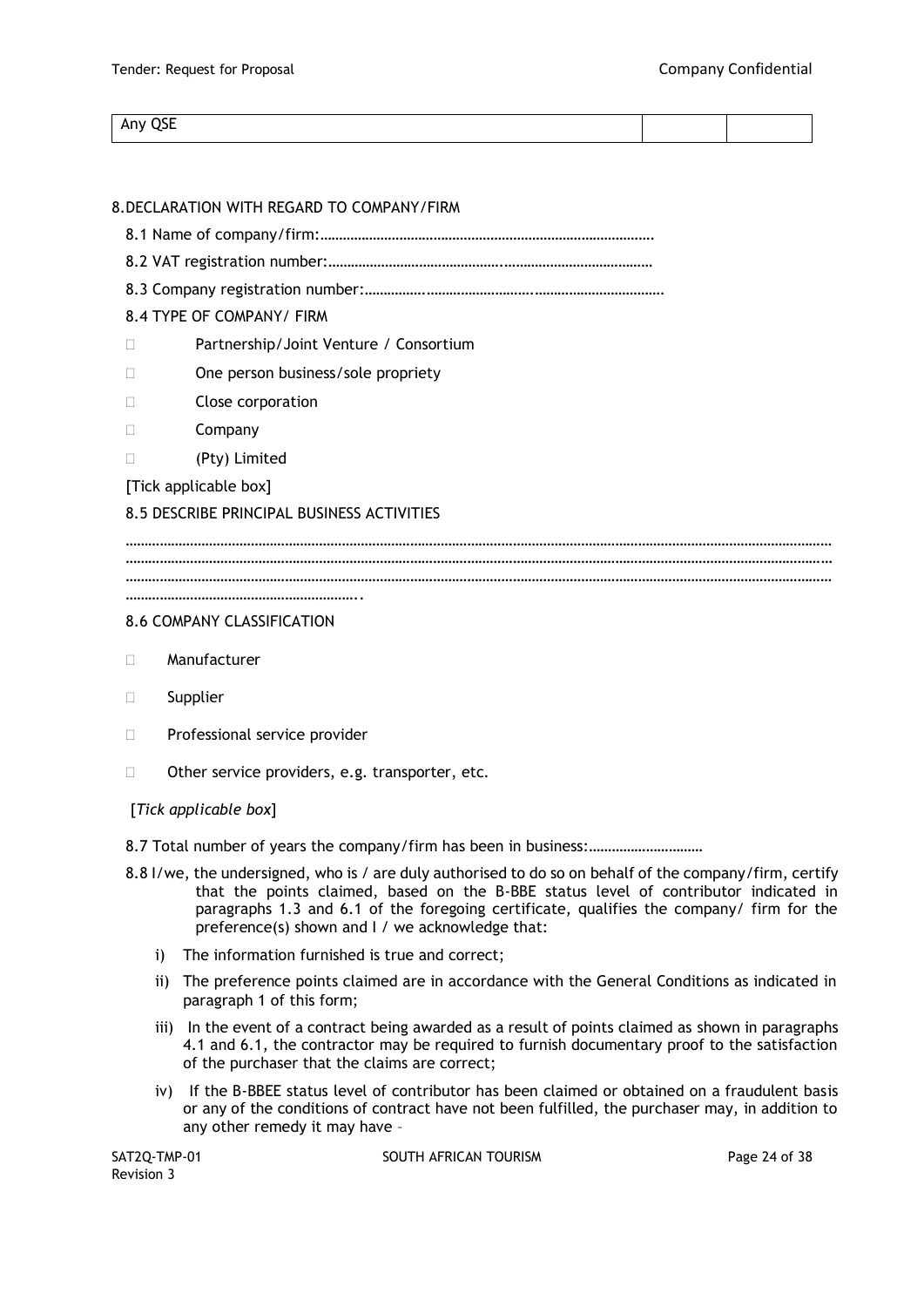- (a) disqualify the person from the bidding process;
- (b) recover costs, losses or damages it has incurred or suffered as a result of that person's conduct;
- (c) cancel the contract and claim any damages which it has suffered as a result of having to make less favourable arrangements due to such cancellation;
- (d) recommend that the bidder or contractor, its shareholders and directors, or only the shareholders and directors who acted on a fraudulent basis, be restricted by the National Treasury from obtaining business from any organ of state for a period not exceeding 10 years, after the *audi alteram partem* (hear the other side) rule has been applied; and
- (e) forward the matter for criminal prosecution.

| <b>WITNESSES</b> |                            |
|------------------|----------------------------|
| .                | SIGNATURE(S) OF BIDDERS(S) |
| 2.               | DATE:<br>.                 |
|                  | <b>ADDRESS</b><br>.        |

Failure on the part of a bidder to fill in and/or to sign this form and submit a B-BBEE Verification Certificate from a Verification Agency accredited by the South African Accreditation System (SANAS) or a Registered Auditor approved by the Independent Regulatory Board of Auditors (IRBA) or an Accounting Officer as contemplated in the Close Corporation Act (CCA) together with the bid, will be interpreted to mean that preference points for B-BBEE status level of contribution are not claimed.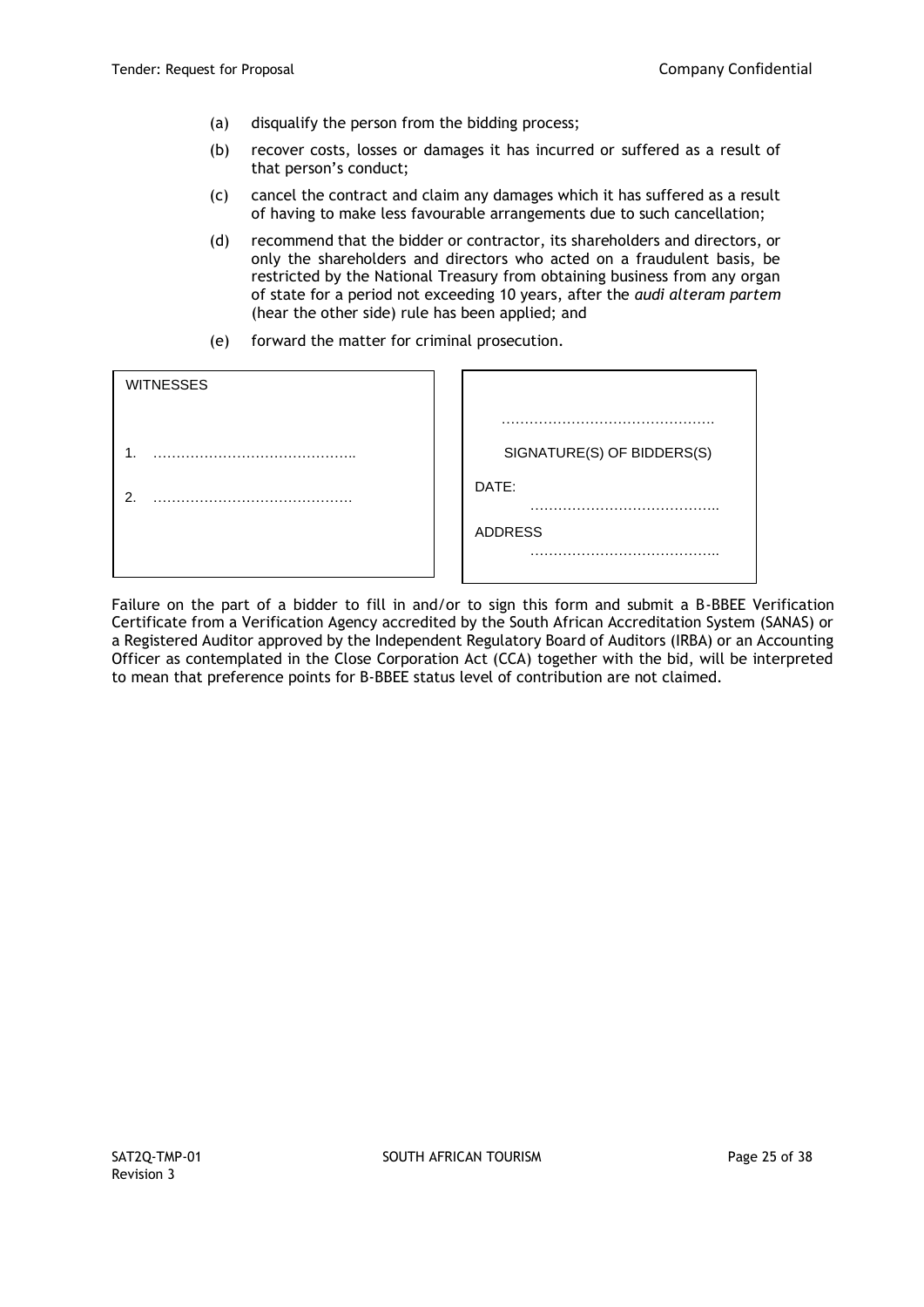### **ANNEXURE E: DECLARATION OF INTEREST FOR TENDERS (SBD 4)**

This declaration must accompany tender documents submitted.

1. Any legal person, including persons employed by the state, or persons having a kinship with persons employed by the state, including a blood relationship, may make an offer or offers in terms of this invitation to bid (includes a price quotation, advertised competitive bid, limited bid or proposal). In view of possible allegations of favouritism, should be the resulting bid, or part thereof, be awarded to persons employed by the state, or to persons connected with or related to them, it is required that the bidder or his/her authorized representative declare his/her position in relation to the evaluating/adjudicating authority where-

-the bidder is self employed by the state; and/or

-the legal person on whose behalf the bidding document is signed, has a relationship with persons/a person who are/is involved in the evaluation and or adjudication of the bid(s), or where it is known that such a relationship exists between the person or persons for or on whose behalf the declarant acts and persons who are involved with the evaluation and or adjudication of the bid.

2. In order to give effect to the above, the following questionnaire must be completed and submitted with the bid.

| 2.1 | Full name of bidders or his or her<br>representative:                 |  |
|-----|-----------------------------------------------------------------------|--|
| 2.2 | Identity Number:                                                      |  |
| 2.3 | Position occupied in the company<br>(director, trustee, shareholder): |  |
| 2.4 | Company registration number:                                          |  |
| 2.5 | Tax reference number:                                                 |  |
| 2.6 | Vat registration number:                                              |  |

|    | 2.7 Are you or any person connected with the bidder presently employed by the state? | YES / |  |
|----|--------------------------------------------------------------------------------------|-------|--|
| NO |                                                                                      |       |  |

2.7.1 If so, furnish the following particulars:

|--|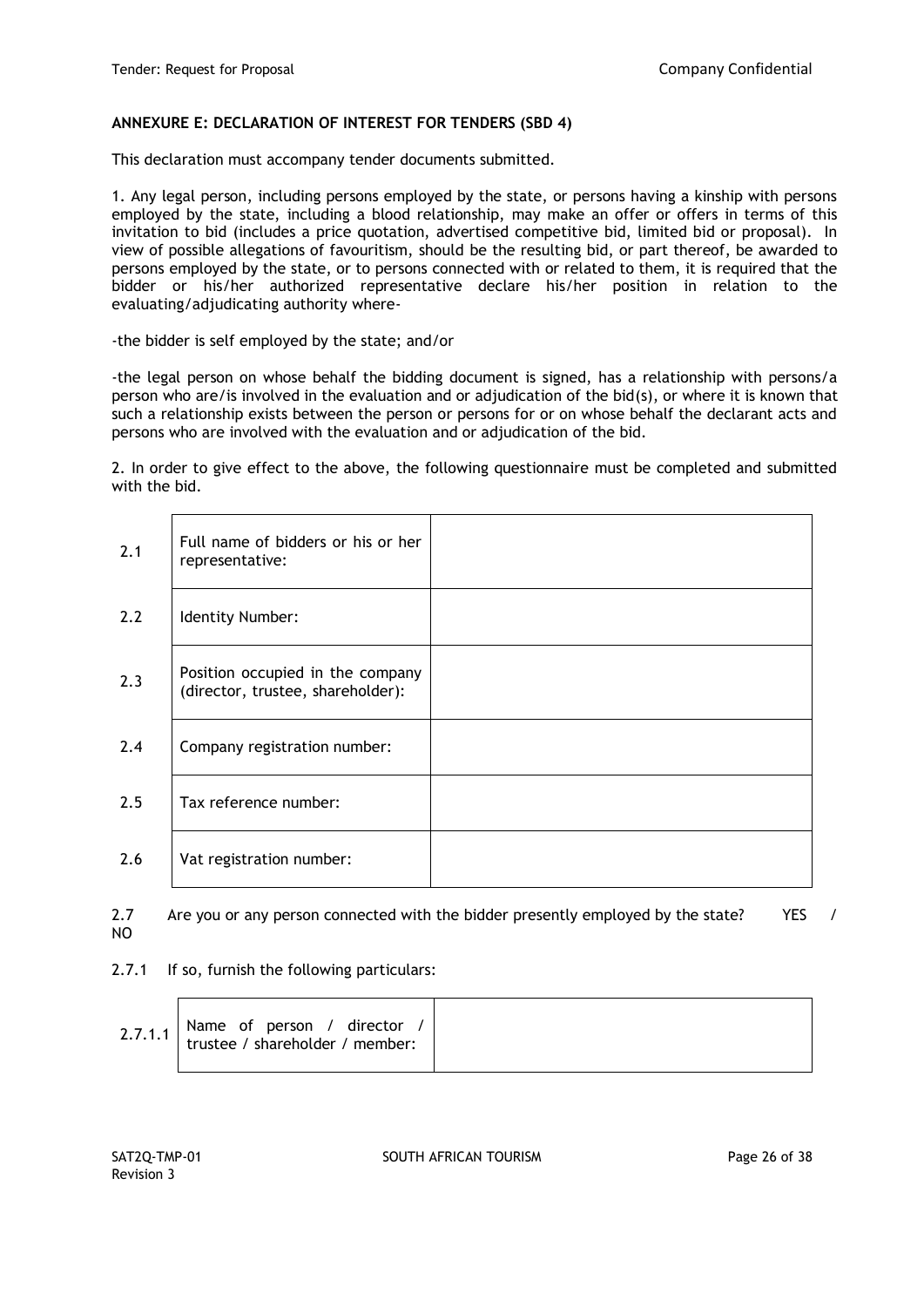|         | Name of state institution at which<br>2.7.1.2 you or the person connected to<br>the bidder is employed: |  |
|---------|---------------------------------------------------------------------------------------------------------|--|
| 2.7.1.3 | Position occupied in the state<br>institution:                                                          |  |
| 2.7.1.4 | Any other particulars:                                                                                  |  |

2.7.2 If you are presently employed by the state, did you obtain the appropriate authority YES / NO

to undertake remunerative work outside employment in the public sector?

| 2.7.2.1 If yes, did you attach proof of such authority to the bid document? |  |
|-----------------------------------------------------------------------------|--|
| NO                                                                          |  |

(Note: Failure to submit proof of such authority, where applicable, may result in the disqualification of the bid)

| 2.7.2.2 | If no, furnish reasons for the non-<br>submission of such proof: |  |
|---------|------------------------------------------------------------------|--|
|---------|------------------------------------------------------------------|--|

2.8 Did you or your spouse, or any of the company's directors/trustees/shareholders/members YES / NO

or their spouses conduct business with the state in the previous twelve months?

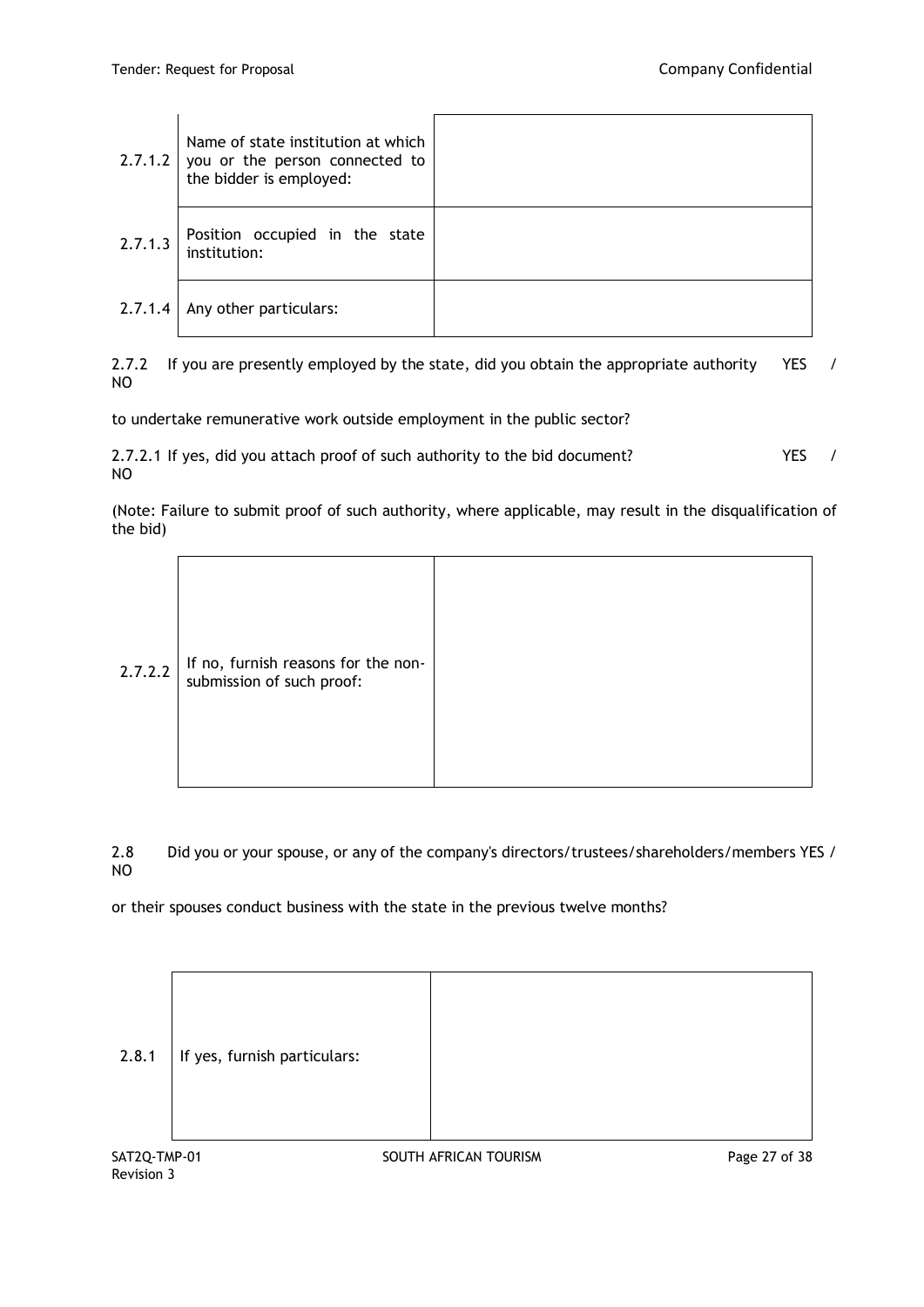2.9 Do you, or any person connected with the bidder, have any relationship (family, friend, YES / NO other) with a person employed by the state and who may be involved with the evaluation of this bid?



2.10 Are you, or any person connected with the bidder, aware of any relationship (family,

friend, other) between any other bidder and any person employed by the state who YES / NO may be involved with the evaluation and or adjudication of this bid?

| $2.10.1$ If yes, furnish particulars: |  |
|---------------------------------------|--|
|                                       |  |

2.11 Do you or any of the directors/trustees/shareholders/members of the company have YES/ NO

any interest in any other related companies whether or not they are bidding for this

contract?

| $2.11.1$ If yes, furnish particulars: |  |
|---------------------------------------|--|
|---------------------------------------|--|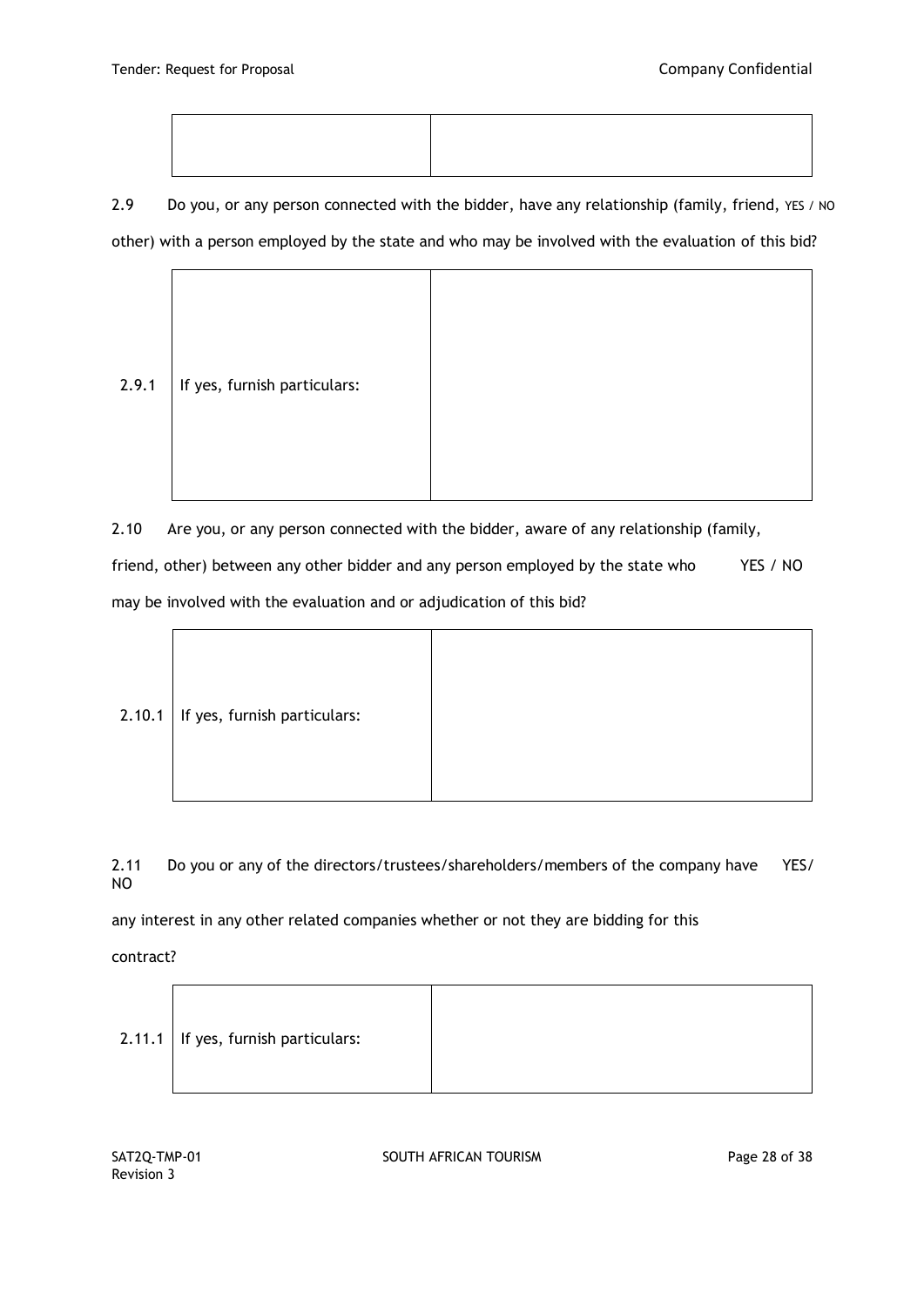

# 3 Full details of directors/trustees/members/shareholders

|     | <b>Full Name</b> | Identity Number | Personal<br>$\mathsf{Tax}$<br>Reference Number | Employee<br>State<br>/ Persal<br>Number<br>Number |
|-----|------------------|-----------------|------------------------------------------------|---------------------------------------------------|
| 3.1 |                  |                 |                                                |                                                   |
| 3.2 |                  |                 |                                                |                                                   |
| 3.3 |                  |                 |                                                |                                                   |
| 3.4 |                  |                 |                                                |                                                   |
| 3.5 |                  |                 |                                                |                                                   |
| 3.6 |                  |                 |                                                |                                                   |
| 3.7 |                  |                 |                                                |                                                   |
| 3.8 |                  |                 |                                                |                                                   |
| 3.9 |                  |                 |                                                |                                                   |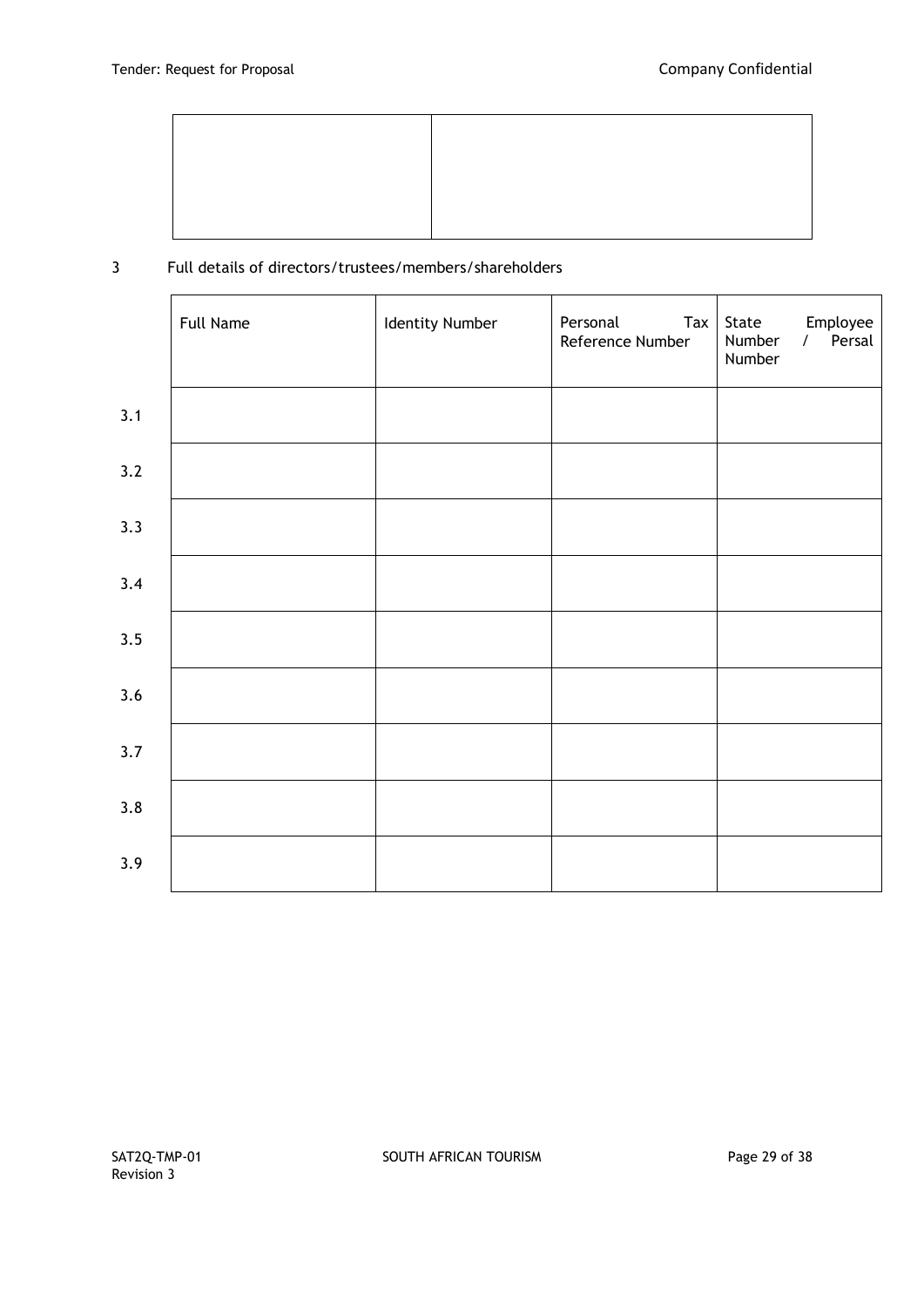4 DECLARATION

I, THE UNDERSIGNED (NAME)

CERTIFY THAT THE INFORMATION FURNISHED IN PARAGRAPHS 2 AND 3 ABOVE IS CORRECT.

I ACCEPT THAT THE STAE MAY REJECT THE BID OR ACT AGAINST ME IN TERMS OF PARAGRAPH 3 OF THE GENEREAL CONDITIONS OF CONTRACT SHOULD THIS DECLARATION PROVE TO BE FALSE.

SIGNATURE DATE

POSITION NAME OF BIDDER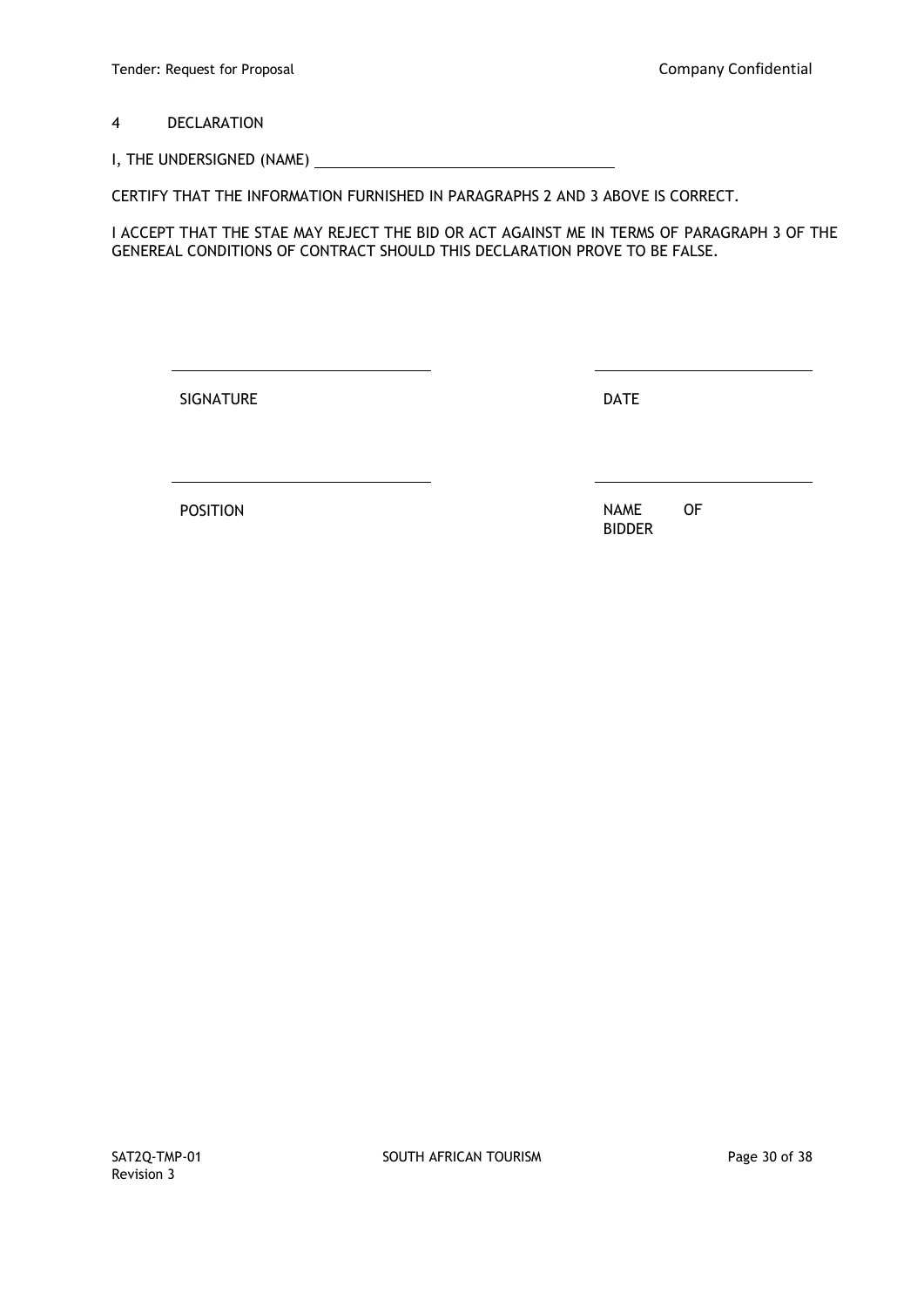#### **ANNEXURE F - DECLARATION OF BIDDERS'S PAST SUPPLY CHAIN MANAGEMENT PRACTICES (SBD8)**

This Standard Bidding Document must form part of all bids invited.

It serves as a declaration to be used by institutions in ensuring that when goods and services are being procured, all reasonable steps are taken to combat the abuse of the supply chain management system.

The bid of any bidder may be disregarded if that bidder or any of its directors have-

- abused the institution's supply chain management system;
- committed fraud or any other improper conduct in relation to such system; or
- failed to perform on any previous contract.

In order to give effect to the above, the following questionnaire must be completed and submitted with the bid.

| $\cdot$ 1      | Is the bidder or any of its directors listed on the National Treasury's Database                                                                 | Yes    | No     |
|----------------|--------------------------------------------------------------------------------------------------------------------------------------------------|--------|--------|
|                | of Restricted Suppliers as companies or persons prohibited from doing<br>business with the public sector?                                        | $\Box$ | $\Box$ |
|                |                                                                                                                                                  |        |        |
|                | (Companies or persons who are listed on this Database were informed in<br>writing of this restriction by the Accounting Officer/Authority of the |        |        |
|                | institution that imposed the restriction after the audi alteram partem rule                                                                      |        |        |
|                | was applied).                                                                                                                                    |        |        |
|                | The Database of Restricted Suppliers now resides on the National Treasury's                                                                      |        |        |
|                | website (www.treasury.gov.za) and can be accessed by clicking on its link at                                                                     |        |        |
| 1.1            | the bottom of the home page.<br>If so, furnish particulars:                                                                                      |        |        |
|                |                                                                                                                                                  |        |        |
|                |                                                                                                                                                  |        |        |
|                |                                                                                                                                                  |        |        |
| $\overline{2}$ | Is the bidder or any of its directors listed on the Register for Tender                                                                          | Yes    | No.    |
|                | Defaulters in terms of section 29 of the Prevention and Combating of Corrupt<br>Activities Act (No 12 of 2004)?                                  | П      | П      |
|                |                                                                                                                                                  |        |        |
|                | The Register for Tender Defaulters can be accessed on the National<br>Treasury's website (www.treasury.gov.za) by clicking on its link at the    |        |        |
|                | bottom of the home page.                                                                                                                         |        |        |
|                |                                                                                                                                                  |        |        |
| 2.1            |                                                                                                                                                  |        |        |
|                | If so, furnish particulars:                                                                                                                      |        |        |
|                |                                                                                                                                                  |        |        |
|                |                                                                                                                                                  |        |        |
| $\mathbf{3}$   | Was the bidder or any of its directors convicted by a court of law (including                                                                    | Yes    | No     |
|                | a court outside of the Republic of South Africa) for fraud or corruption during                                                                  |        |        |
|                | the past five years?                                                                                                                             | П      | П      |
|                |                                                                                                                                                  |        |        |
|                |                                                                                                                                                  |        |        |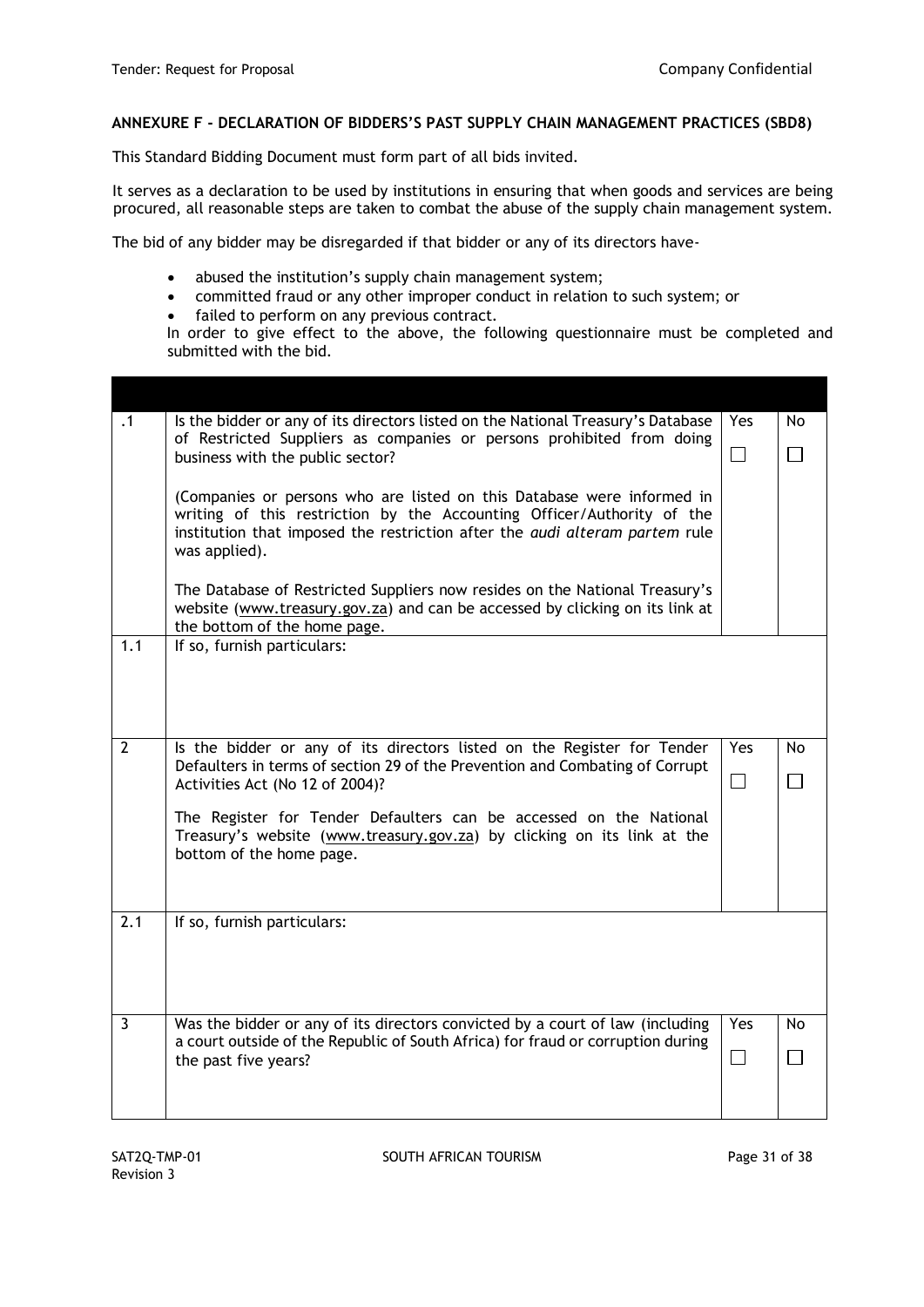| 3.1            | If so, furnish particulars:                                                                                                                                             |     |    |
|----------------|-------------------------------------------------------------------------------------------------------------------------------------------------------------------------|-----|----|
| $\overline{4}$ | Was any contract between the bidder and any organ of state terminated<br>during the past five years on account of failure to perform on or comply with<br>the contract? | Yes | No |
| 4.1            | If so, furnish particulars:                                                                                                                                             |     |    |

# **CERTIFICATION**

I, the undersigned, (NAME IN FULL) Manufactured and the understanding that that the understanding that the understanding that the understanding that the understanding that the understanding that the understanding that the the information furnished on this Declaration is true and correct.

I accept that, in addition to cancellation of a contract, action may be taken against me should this declaration, made on behalf of the tendering company, prove to be false.

Signature Date Date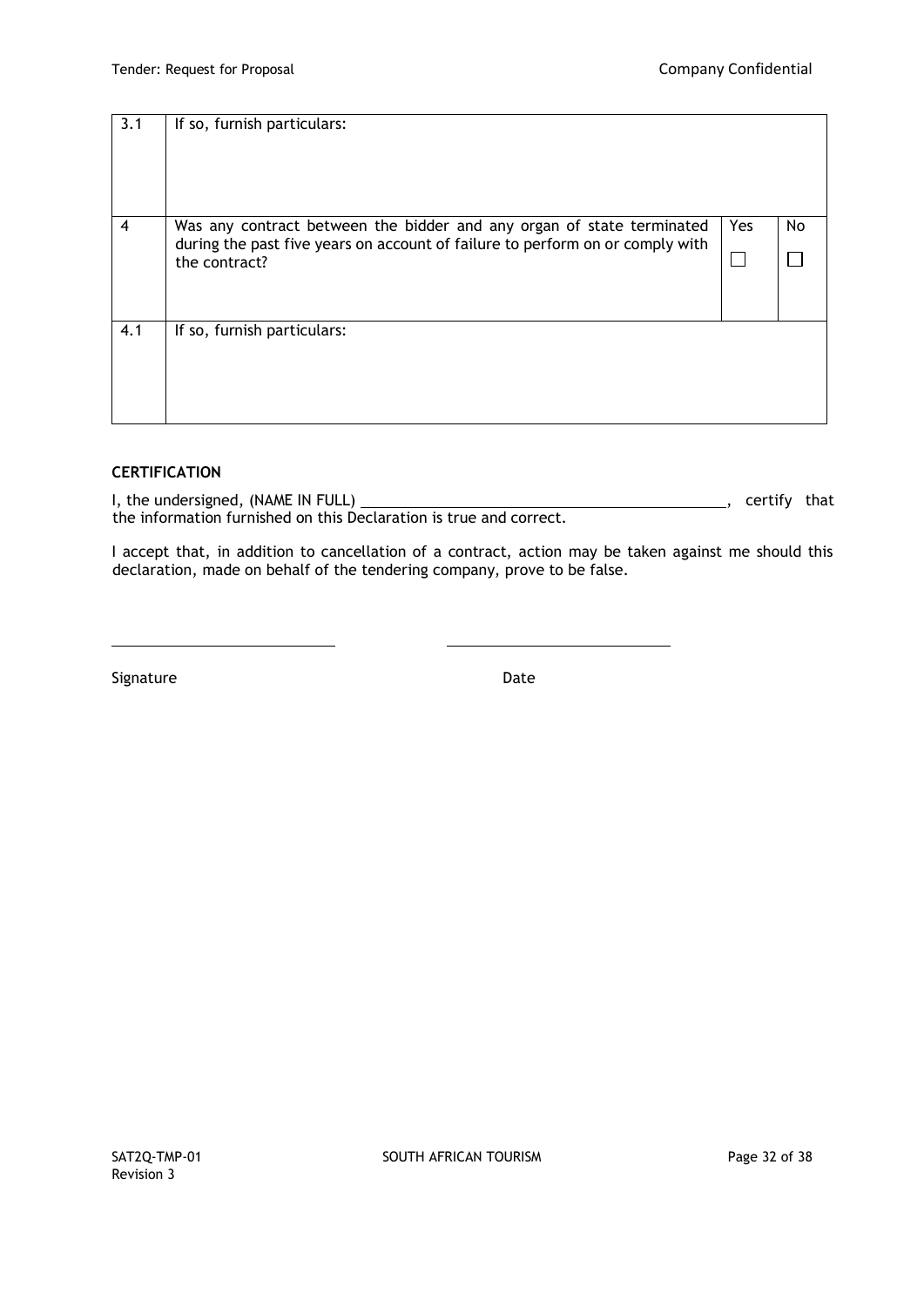#### **ANNEXURE G - CERTIFICATE OF INDEPENDENT BID DETERMINATION (SBD9)**

This Standard Bidding Document (SBD) must form part of all bids<sup>1</sup> invited.

Section 4 (1) (b) (iii) of the Competition Act No. 89 of 1998, as amended, prohibits an agreement between, or concerted practice by, firms, or a decision by an association of firms, if it is between parties in a horizontal relationship and if it involves collusive bidding (or bid rigging). ² Collusive bidding is a *per se* prohibition meaning that it cannot be justified under any grounds.

Treasury Regulation 16A9 prescribes that accounting officers and accounting authorities must take all reasonable steps to prevent abuse of the supply chain management system and authorizes accounting officers and accounting authorities to:

a. disregards the bid of any bidder if that bidder, or any of its directors have abused the institution's supply chain management system and or committed fraud or any other improper conduct in relation to such system.

b.cancel a contract awarded to a supplier of goods and services if the supplier committed any corrupt or fraudulent act during the bidding process or the execution of that contract.

This SBD serves as a certificate of declaration that would be used by institutions to ensure that, when bids are considered, reasonable steps are taken to prevent any form of bid-rigging.

In order to give effect to the above, the attached Certificate of Bid Determination (SBD 9) must be completed and submitted with the bid:

<sup>1</sup> Includes price quotations, advertised competitive bids, limited bids and proposals.

<sup>2</sup> Bid rigging (or collusive bidding) occurs when businesses, that would otherwise be expected to compete, secretly conspire to raise prices or lower the quality of goods and / or services for purchasers who wish to acquire goods and / or services through a bidding process. Bid rigging is, therefore, an agreement between competitors not to compete.

### **CERTIFICATE OF INDEPENDENT BID DETERMINATION (SBD9)**

I, the undersigned, in submitting the accompanying bid:

...............................................................................................................................

....

(Bid number and Description)

in response to the invitation for the bid made by:

### **SOUTH AFRICAN TOURISM**

do hereby make the following statements that I certify to be true and complete in every respect:

I certify, on behalf of: …………………………………………………………………………………………………………………that:

(Name of Bidder)

I have read and I understand the contents of this Certificate;

Revision 3

SAT2O-TMP-01 SOUTH AFRICAN TOURISM SAT2O-TMP-01 Page 33 of 38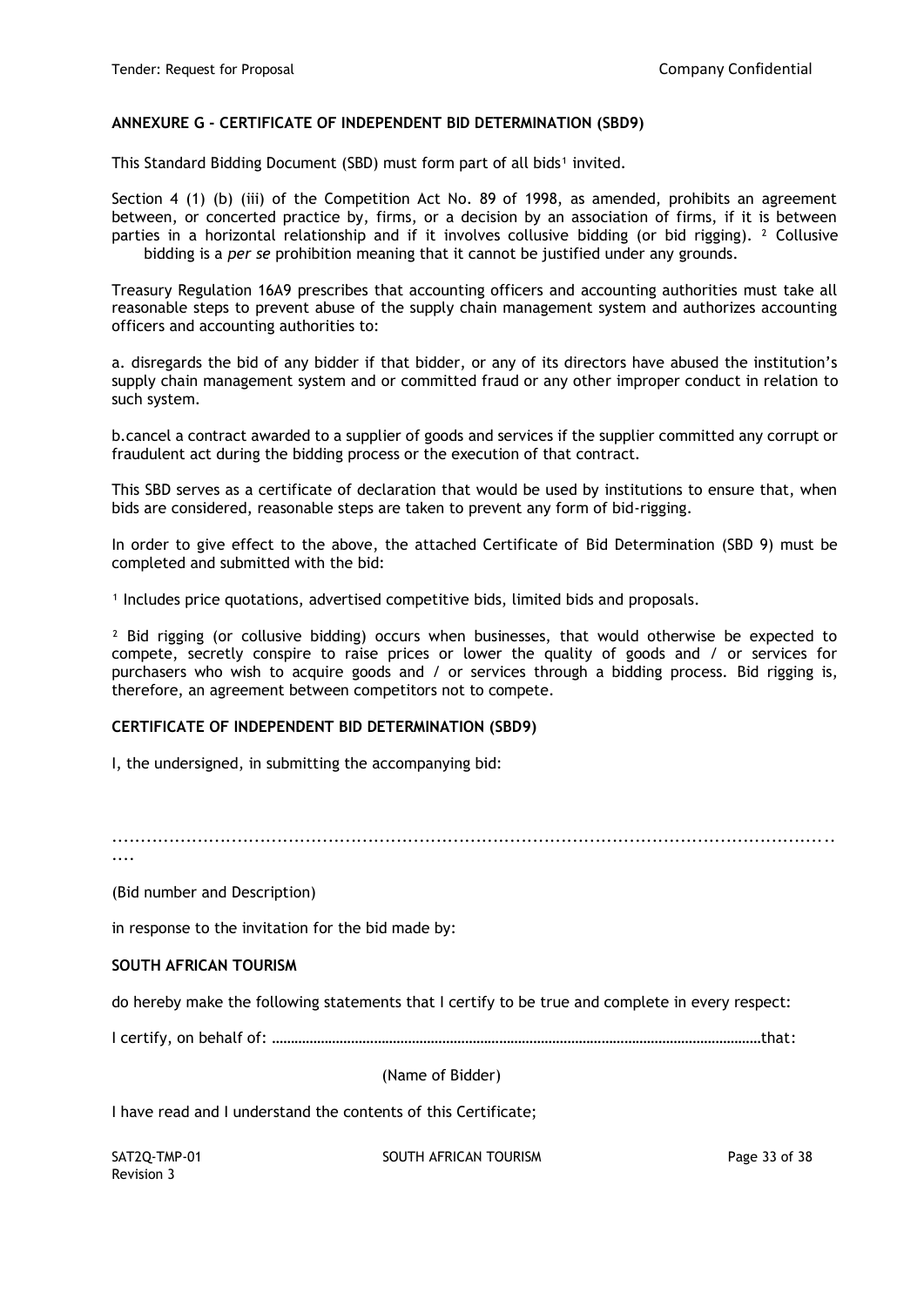I understand that the accompanying bid will be disqualified if this Certificate is found not to be true and complete in every respect;

I am authorized by the bidder to sign this Certificate, and to submit the accompanying bid, on behalf of the bidder;

Each person whose signature appears on the accompanying bid has been authorized by the bidder to determine the terms of, and to sign the bid, on behalf of the bidder;

For the purposes of this Certificate and the accompanying bid, I understand that the word "competitor" shall include any individual or organization, other than the bidder, whether or not affiliated with the bidder, who:

(a) has been requested to submit a bid in response to this bid invitation;

(b) could potentially submit a bid in response to this bid invitation, based on their qualifications, abilities or experience; and

(c)provides the same goods and services as the bidder and/or is in the same line of business as the bidder.

The bidder has arrived at the accompanying bid independently from, and without consultation, communication, agreement or arrangement with any competitor. However, communication between partners in a joint venture or consortium<sup>3</sup> will not be construed as collusive bidding.

In particular, without limiting the generality of paragraphs 6 above, there has been no consultation, communication, agreement or arrangement with any competitor regarding:

(a) prices;

(b) geographical area where product or service will be rendered (market allocation)

(c) methods, factors or formulas used to calculate prices;

(d) the intention or decision to submit or not to submit, a bid;

(e) the submission of a bid which does not meet the specifications and conditions of the bid; or

(f) bidding with the intention not to win the bid.

In addition, there have been no consultations, communications, agreements or arrangements with any competitor regarding the quality, quantity, specifications and conditions or delivery particulars of the products or services to which this bid invitation relates.

The terms of the accompanying bid have not been, and will not be, disclosed by the bidder, directly or indirectly, to any competitor, prior to the date and time of the official bid opening or of the awarding of the contract.

<sup>3</sup> Joint venture or Consortium means an association of persons for the purpose of combining their expertise, property, capital, efforts, skill and knowledge in an activity for the execution of a contract.

I am aware that, in addition and without prejudice to any other remedy provided to combat any restrictive practices related to bids and contracts, bids that are suspicious will be reported to the Competition Commission for investigation and possible imposition of administrative penalties in terms of section 59 of the Competition Act No 89 of 1998 and or may be reported to the National Prosecuting Authority (NPA) for criminal investigation and or may be restricted from conducting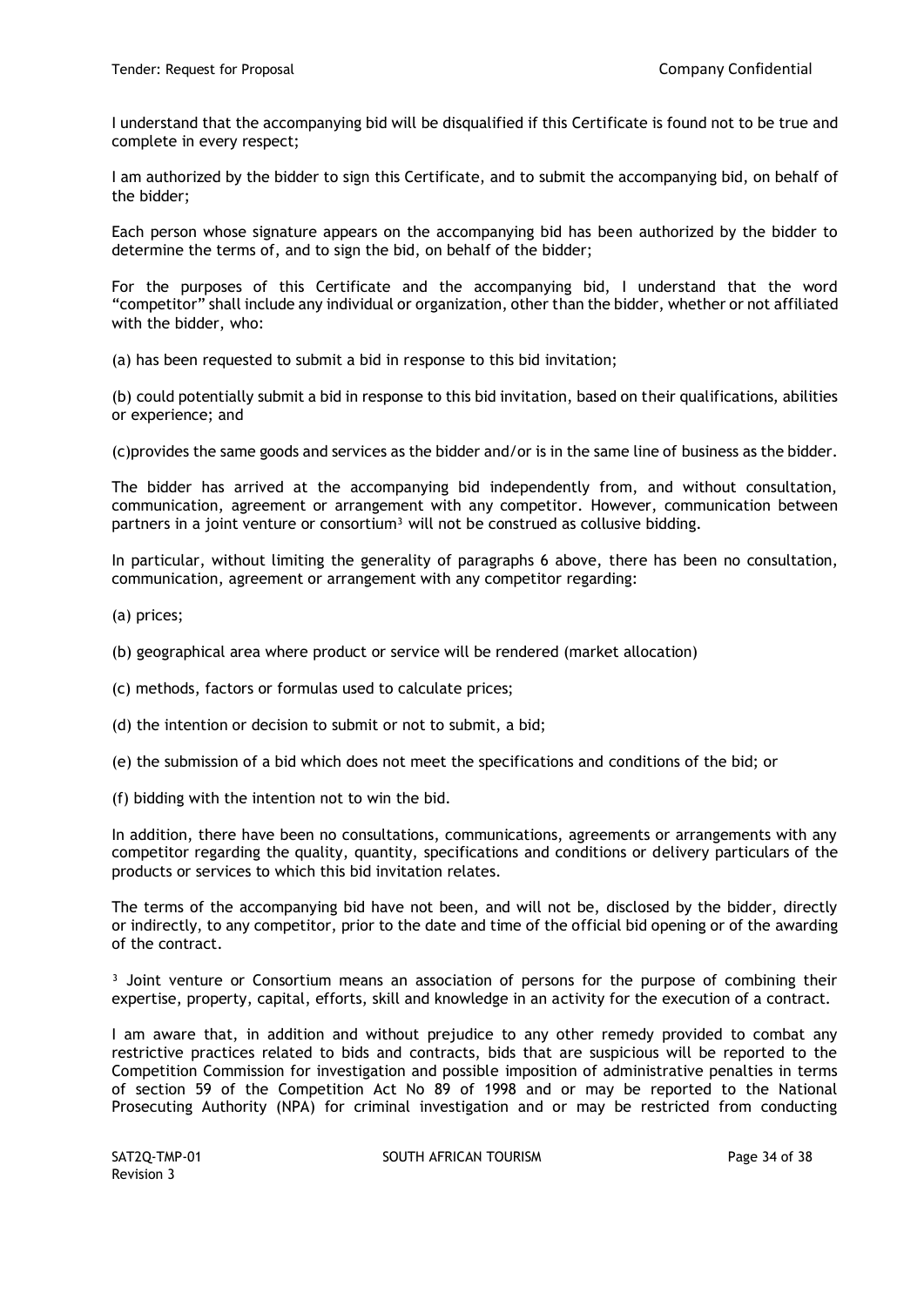business with the public sector for a period not exceeding ten (10) years in terms of the Prevention and Combating of Corrupt Activities Act No 12 of 2004 or any other applicable legislation.

……………………………………………………………………… …………………………………………………………..

Signature Date Date Date

……………..………………………………………………………… …………………………………………………………………………… Name of bidder **Position**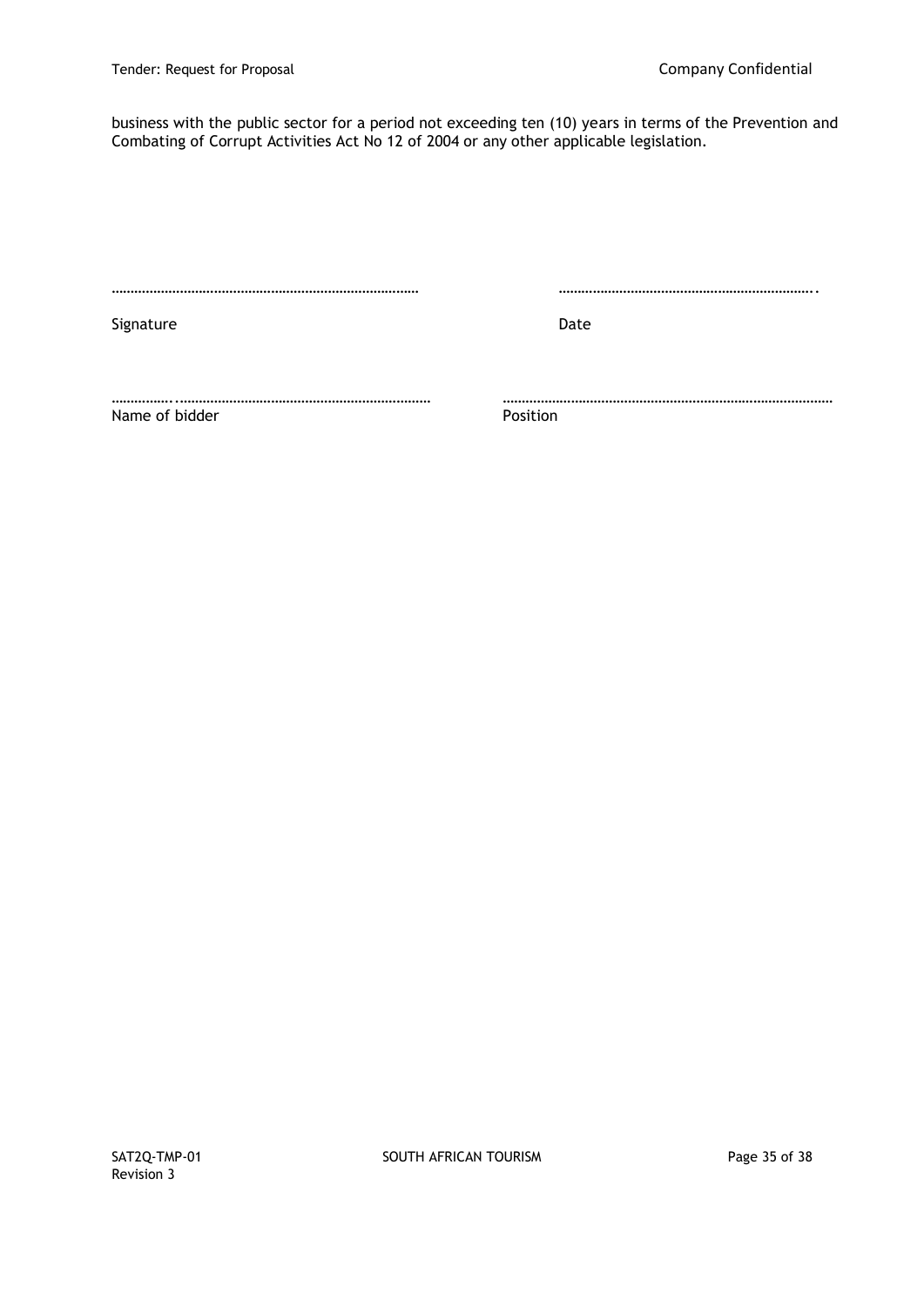#### **ANNEXTURE H: BIDDER DECLARATION**

The bidder hereby declares the following:

| We confirm that | (Bidder's Name) |
|-----------------|-----------------|
| will:           |                 |

- a. Act honestly, fairly, and with due skill, care and diligence, in the interests of South African Tourism;
- b. Employ effectively the resources, procedures and appropriate technological systems for the proper performance of the services;
- c. Act with circumspection and treat South African Tourism fairly in a situation of conflicting interests;
- d. Comply with all applicable statutory or common law requirements applicable to the conduct of business;
- e. Make adequate disclosures of relevant material information including disclosures of actual or potential own interests, in relation to dealings with South African Tourism;
- f. Avoid fraudulent and misleading advertising, canvassing and marketing;
- g. Conduct business activities with transparency and consistently uphold the interests and needs of South African Tourism as a client before any other consideration; and
- h. Ensure that any information acquired by the bidder(s) from South African Tourism will not be used or disclosed unless the written consent of the client has been obtained to do so.

Signature\_\_\_\_\_\_\_\_\_\_\_\_\_\_\_\_\_\_\_\_\_\_\_\_\_\_\_\_\_\_\_\_\_\_\_\_\_\_\_\_\_\_\_ *Date*\_\_\_\_\_\_\_\_\_\_\_\_\_\_\_\_\_\_\_\_\_

*Print Name of Signatory:\_\_\_\_\_\_\_\_\_\_\_\_\_\_\_\_\_\_\_\_\_\_\_\_\_\_\_\_\_\_\_\_*

*Designation: \_\_\_\_\_\_\_\_\_\_\_\_\_\_\_\_\_\_\_\_\_\_\_\_\_\_\_\_\_\_\_\_\_\_\_\_\_\_\_\_\_*

| FOR AND ON BEHALF OF: | (Bidding |
|-----------------------|----------|
| Company's Name)       |          |